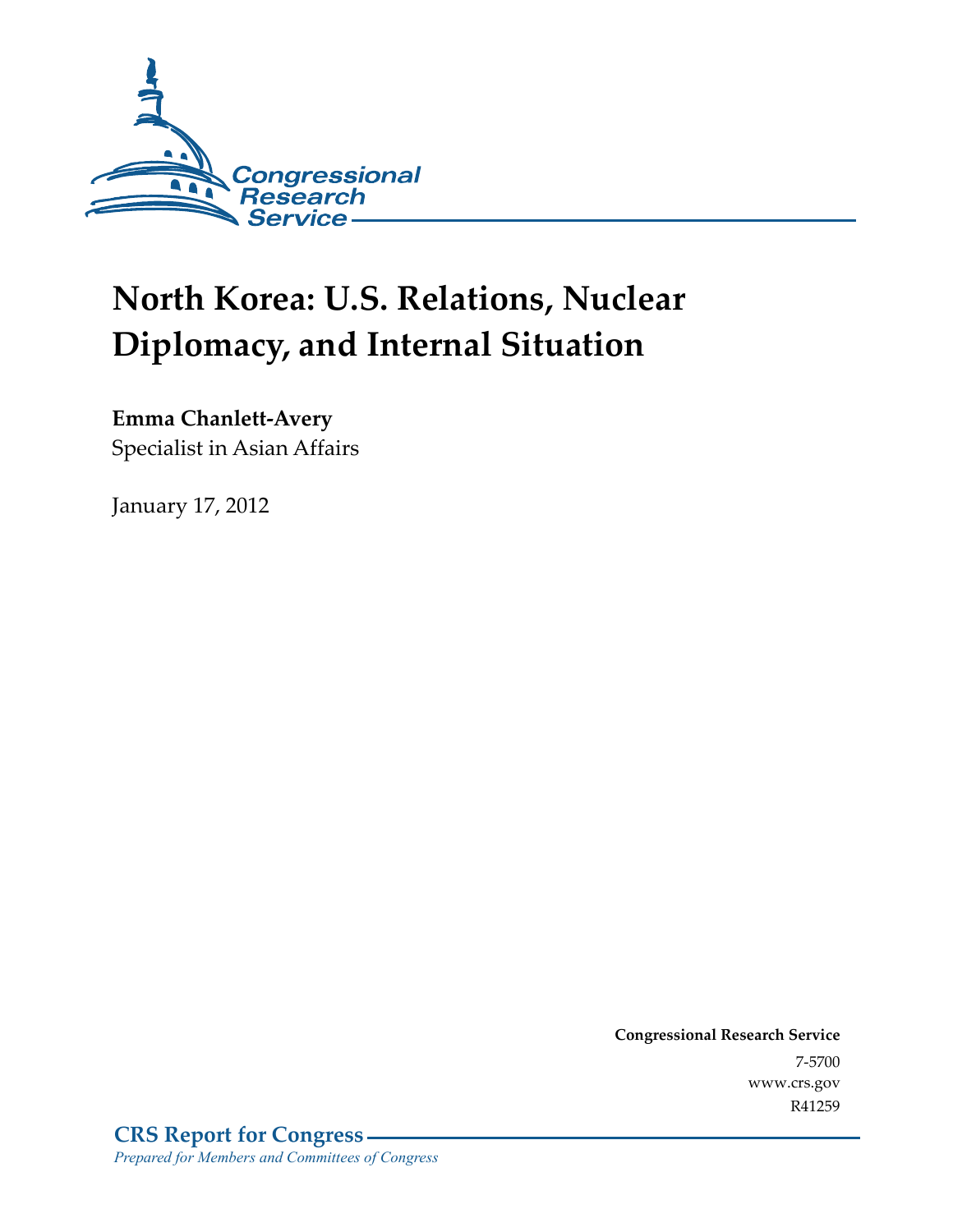## **Summary**

North Korea has been among the most vexing and persistent problems in U.S. foreign policy in the post-Cold War period. The United States has never had formal diplomatic relations with the Democratic People's Republic of Korea (the official name for North Korea). Negotiations over North Korea's nuclear weapons program have consumed the past three U.S. administrations, even as some analysts anticipated a collapse of the isolated authoritarian regime. North Korea has been the recipient of well over \$1 billion in U.S. aid and the target of dozens of U.S. sanctions.

This report provides background information on the negotiations over North Korea's nuclear weapons program that began in the early 1990s under the Clinton Administration. As U.S. policy toward Pyongyang evolved through the George W. Bush presidency and into the Obama Administration, the negotiations moved from mostly bilateral to the multilateral Six-Party Talks (made up of China, Japan, Russia, North Korea, South Korea, and the United States). Although the negotiations have reached some key agreements that lay out deals for aid and recognition to North Korea in exchange for denuclearization, major problems with implementation have persisted. With talks suspended since 2009, concern about proliferation to other actors has grown.

After Kim Jong-il's sudden death in December 2011, the reclusive regime now faces the challenge of transferring dynastic power to his youngest son, Kim Jong-un. Pyongyang had shown signs of reaching out in 2011 after a string of provocative acts in 2010, including an alleged torpedo attack on a South Korean warship that killed 46 South Korean servicemen and an artillery attack on Yeonpyeong Island that killed two South Korean Marines and two civilians. When Kim passed, the United States was reportedly on the verge of announcing an agreement on food aid and Pyongyang had indicated a willingness to freeze some parts of its nuclear program.

The Obama Administration, like its predecessors, faces fundamental decisions on how to approach North Korea. To what degree should the United States attempt to isolate the regime diplomatically and financially? Should those efforts be balanced with engagement initiatives that continue to push for steps toward denuclearization, or for better human rights behavior? Should the United States adjust its approach in the post-Kim Jong-il era? Is China a reliable partner in efforts to pressure Pyongyang? Have the North's nuclear tests and alleged torpedo attack demonstrated that regime change is the only way to peaceful resolution? How should the United States consider its alliance relationships with Japan and South Korea as it formulates its North Korea policy? Should the United States continue to offer humanitarian aid?

Although the primary focus of U.S. policy toward North Korea is the nuclear weapons program, there are a host of other issues, including Pyongyang's missile program, illicit activities, and poor human rights record. Modest attempts at engaging North Korea, including joint operations to recover U.S. servicemen's remains from the Korean War and some discussion about opening a U.S. liaison office in Pyongyang, remain suspended along with the nuclear negotiations.

This report will be updated periodically. (This report covers the overall U.S.-North Korea relationship, with an emphasis on the diplomacy of the Six-Party Talks. For information on the technical issues involved in North Korea's weapons programs and delivery systems, as well as the steps involved in denuclearization, please see the companion piece to this report, CRS Report RL34256, *North Korea's Nuclear Weapons: Technical Issues*, by Mary Beth Nikitin. Please refer to the list at the end of this report for the full list of CRS reports focusing on other North Korean issues.)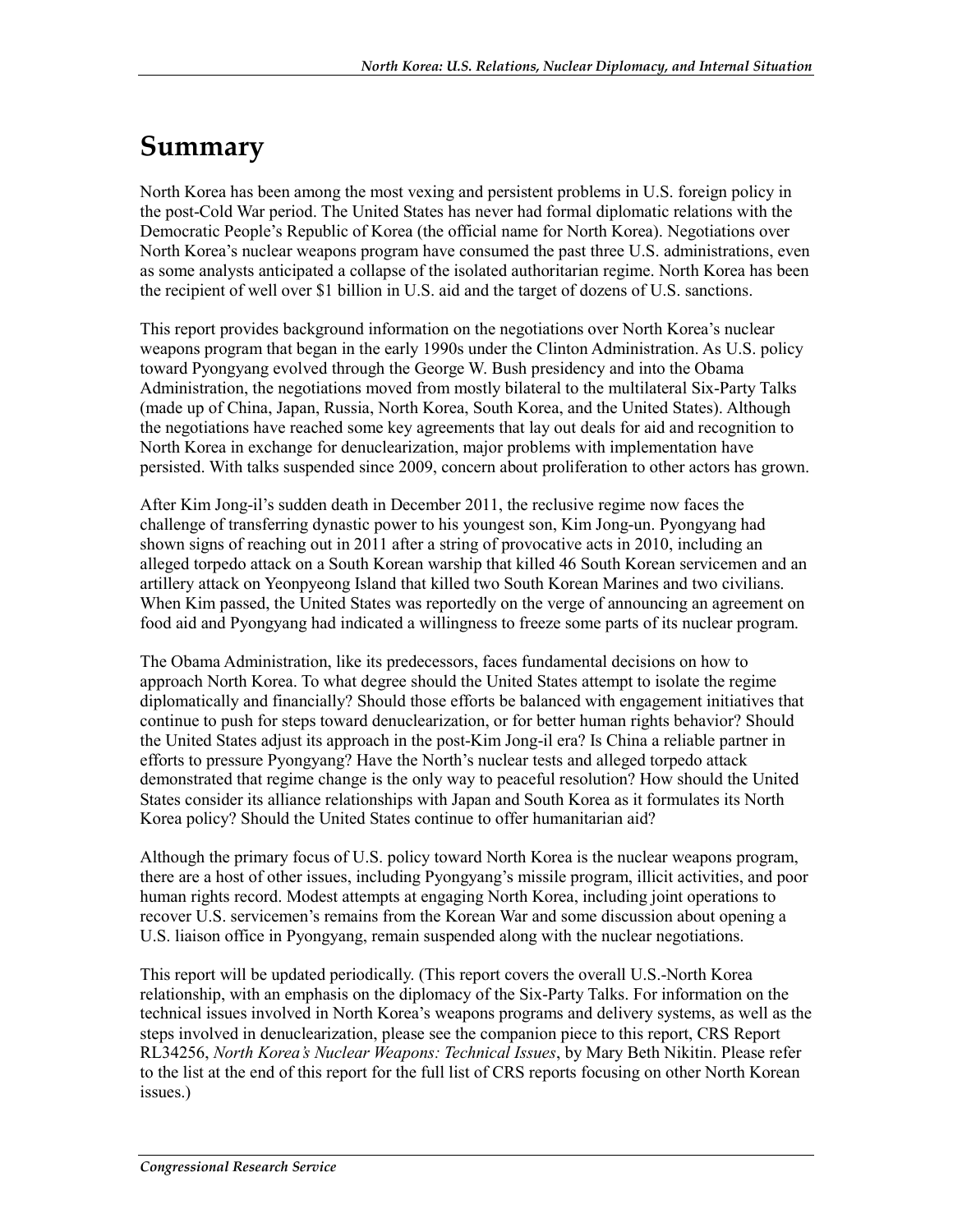# Contents

### Figures

|--|--|

### Contacts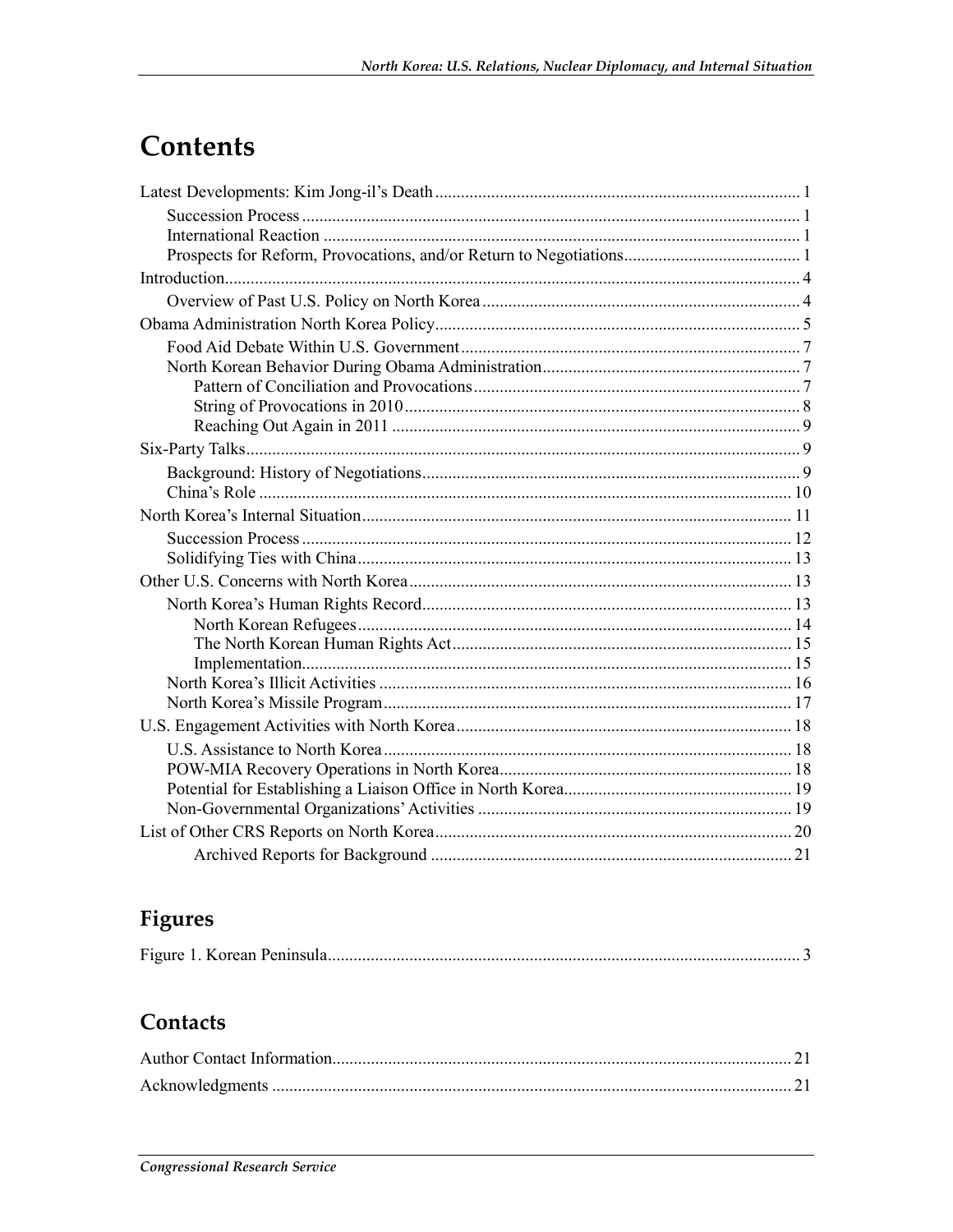## **Latest Developments: Kim Jong-il's Death**

Kim Jong-il, North Korea's leader since 1994, died suddenly on December 17, reportedly from a heart attack onboard a train. His death forced Pyongyang to accelerate the succession process that had been underway since Kim's reported stroke in 2008. The military and party elite have confirmed the designation of Kim's youngest son, Kim Jong-un, as successor to his father and worked assiduously to install the younger Kim as the undisputed leader. Kim appears to be surrounded by a group of established senior figures, leading to speculation that North Korea may adopt a collective leadership system as the ruler establishes himself.

#### **Succession Process**

As the weeks since Kim's death have passed, Kim Jong-un, believed to be 27 or 28 years of age, has received several new titles: among them, the "Supreme Commander" of the Korean People's Army (KPA). Unlike his father, he has not been named as Chairman of the National Defense Commission, nor to the top post of the Workers' Party of Korea (WPK), but he has been described by official state organs as the "sole national leader," leaving little doubt that he has consolidated power at the outset. A month after Kim's passing, most observers note that the transfer of authority appears to have executed smoothly, with little indication of power struggles between the party and the military, two traditional centers of power in Pyongyang. Despite the apparent consensus on the new leader, many analysts caution that competition among different groups of elites may break out in the months to come.

### **International Reaction**

Other capitals' reactions have emphasized stability in the wake of Kim's death. Beijing almost immediately bestowed legitimacy on the new leadership by sending regards at the highest level, as well as dispatching a stream of high-level officials to pay respects at Pyongyang's embassy in Beijing. Seoul and Washington have also been careful to avoid raising alarm that may trigger a violent response from North Korea. Both capitals issued carefully worded statements expressing concern for the people of North Korea. Despite this restraint, pronouncements from Pyongyang have made clear that the new leadership does not envision a rapid detente with South Korea; shortly after Kim's death, the state-run news agency carried a statement that labeled Seoul's rulers as "puppets" and bluntly warned other countries that there would be no change in North Korea's policy toward the South. North Korea has also accused the United States of politicizing the humanitarian aid issue, but has refrained from using its most aggressive language.

### **Prospects for Reform, Provocations, and/or Return to Negotiations**

Analysts differ on whether the transfer of power offers opportunity for renewed engagement with the reclusive state. Optimists point to the fact that Kim is young and was partially educated at European schools, which may make him more open to economic and political reform and international outreach. Multiple sources claim that Beijing considers Jang Song-taek, vicechairman of the National Defense Commission and Kim's uncle, to be friendly to economic reform. Others point out that Kim's novice status likely makes him more beholden to established interests in the elite and that the regime may in fact be more likely to launch attacks or other provocations as a result. If Kim is eager to prove his hard-line credentials with the powerful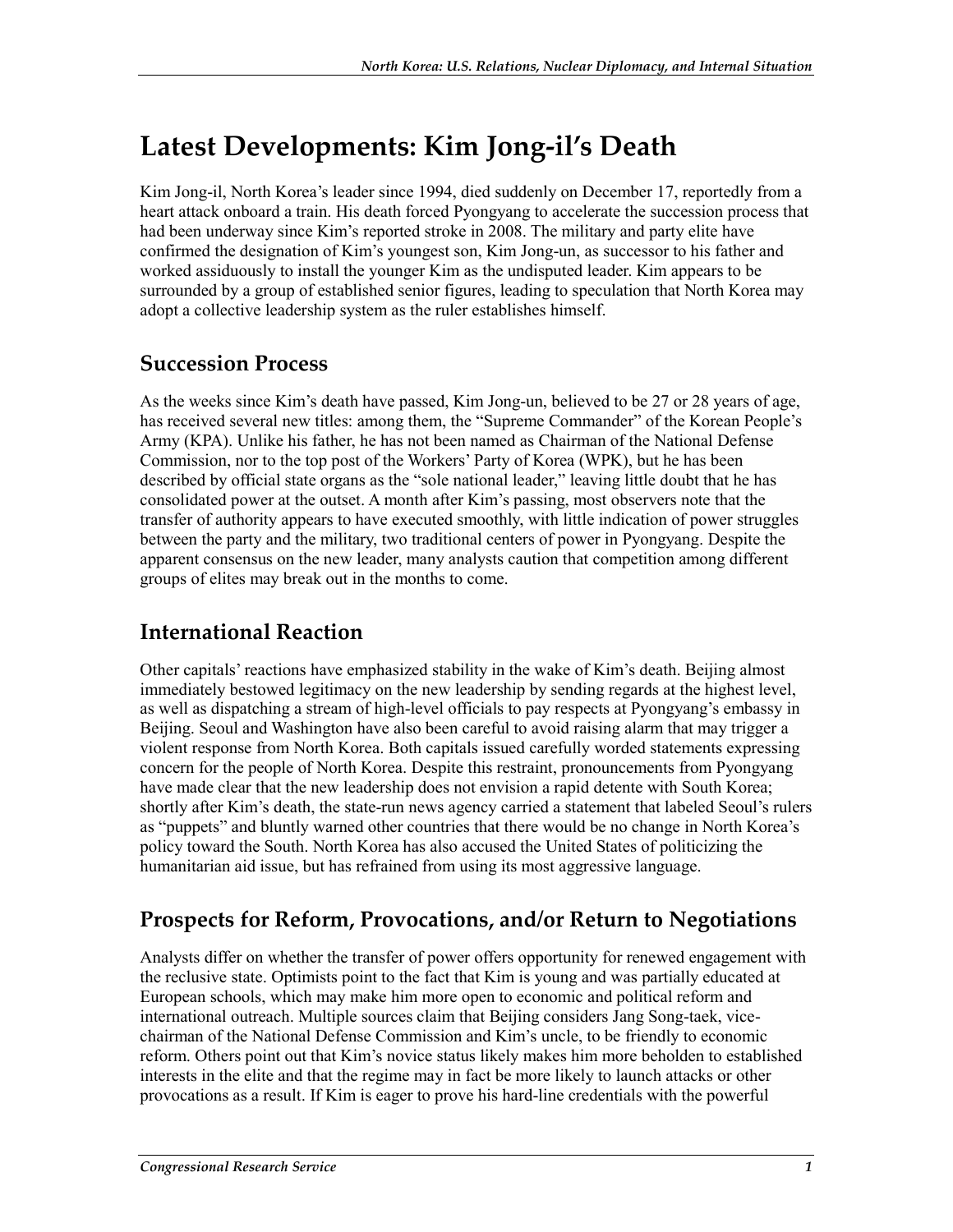military, for example, he may be willing to carry out another nuclear test or another act of aggression.

On the other hand, North Korea has an acute need for aid, particularly ahead of the expected celebration of founder Kim Il-sung's 100<sup>th</sup> birthday in April 2012. For this reason, many analysts anticipate that after a period of grieving, the regime will resume bilateral negotiations with the United States, and return to the tentative North-South dialogue with Seoul. According to press reports, the United States was on the verge of announcing a substantial food aid donation to North Korea at the time of Kim Jong-il's death and Pyongyang may agree to halting the uranium enrichment portion of its nuclear program. Such an agreement would likely have been a precursor to a return to the multilateral disarmament negotiations known as the Six-Party Talks. The question of resuming these talks under Kim Jong-un also remains unclear, but likely depends on the same factors, namely the need to court more international aid. Many analysts are convinced that North Korea has little intention of giving up its nuclear weapons, but may be more willing to negotiate parts of its program and curb more provocations through the negotiations.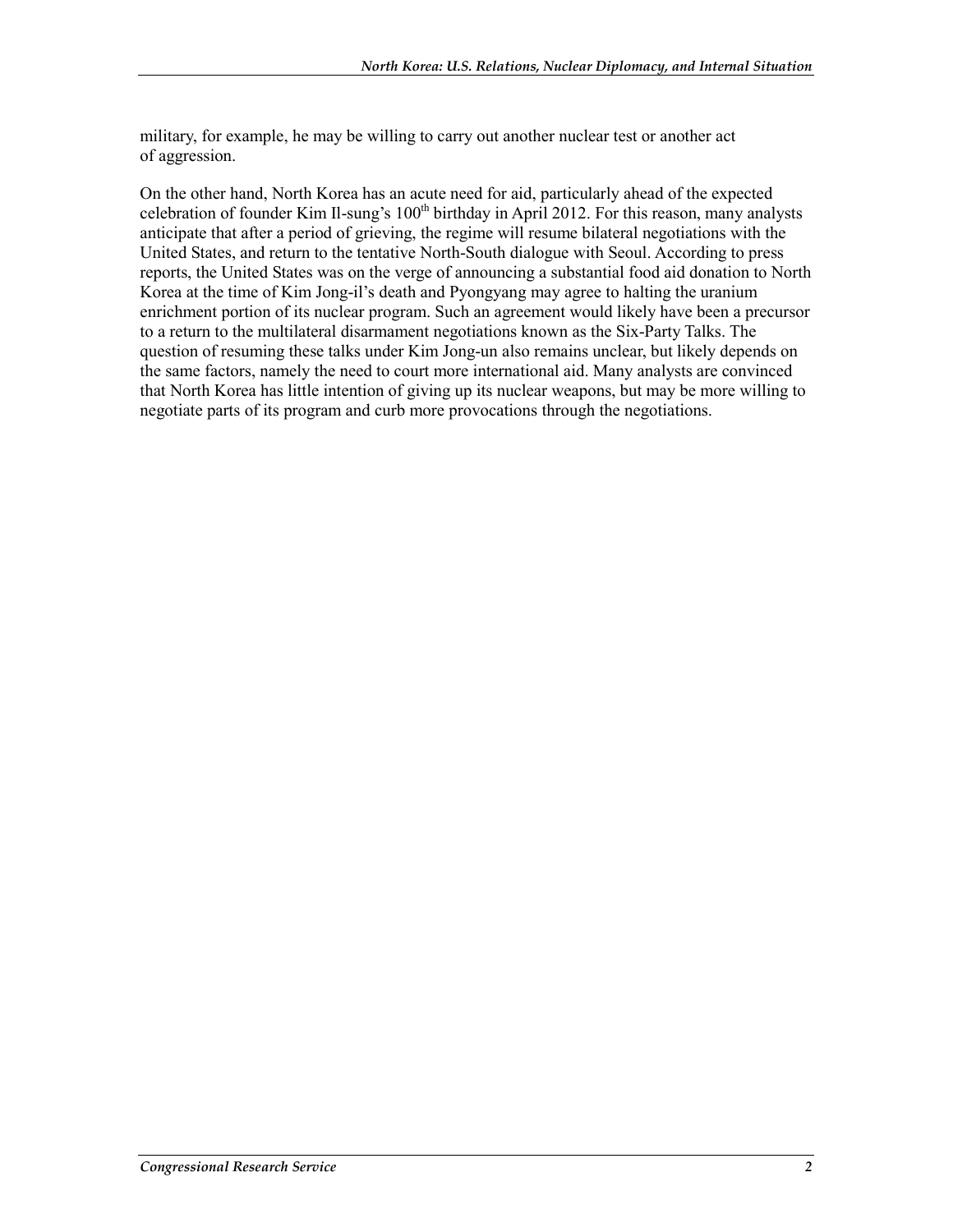

**Figure 1. Korean Peninsula** 

**Source:** Prepared by CRS based on ESRI Data and Maps 9.3.1; IHS World Data.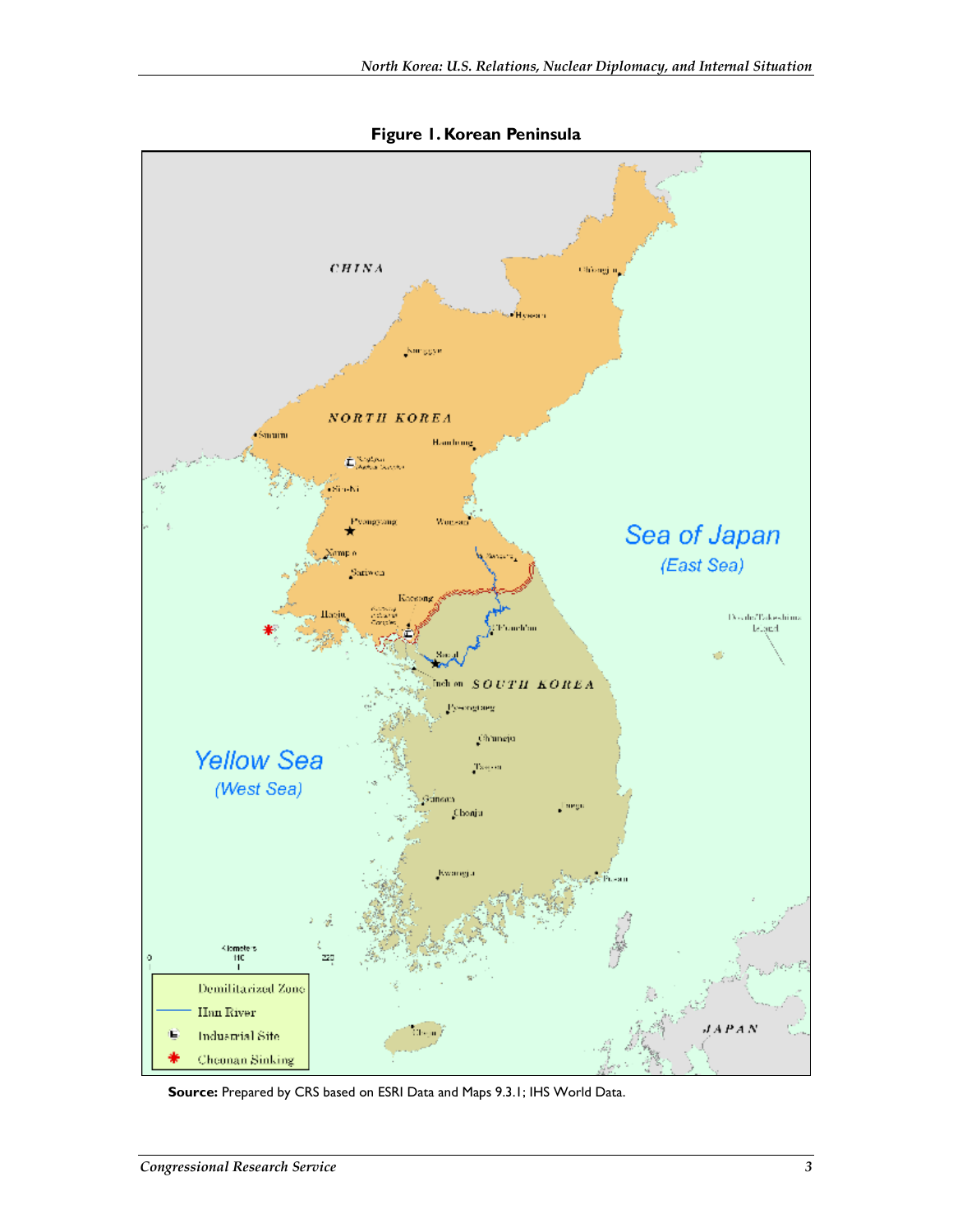# **Introduction**

An impoverished nation of about 23 million people, North Korea has been among the most vexing and persistent problems in U.S. foreign policy in the post-Cold War period. The United States has never had formal diplomatic relations with the Democratic People's Republic of Korea (DPRK, the official name for North Korea). Negotiations over North Korea's nuclear weapons program have consumed the past three administrations, even as some analysts anticipated a collapse of the isolated authoritarian regime in Pyongyang. North Korea has been both the recipient of billions of dollars of U.S. aid and the target of dozens of U.S. sanctions. Once considered a relic of the Cold War, the divided Korean peninsula has become an arena of more subtle strategic and economic competition among the region's powers.

U.S. interests in North Korea encompass crucial security, economic, and political concerns. Bilateral military alliances with South Korea and Japan obligate the United States to defend these allies from any attack from the North. Tens of thousands of U.S. troops occupying the largest U.S. military bases in the Pacific are stationed within proven striking range of North Korean missiles. An outbreak of conflict on the Korean peninsula or the collapse of the government in Pyongyang would have severe implications for the regional—if not global—economy. Negotiations and diplomacy surrounding North Korea's nuclear weapons program influence U.S. relations with all the major powers in the region and have become a particularly complicating factor for Sino-U.S. ties.

At the center of this complicated intersection of geostrategic interests is the task of dealing with an isolated authoritarian regime, now under the additional pressure of executing a transfer of power following the death of leader Kim Jong-il. Unfettered by many of the norms that govern international diplomacy, the leadership in Pyongyang, now headed by its dynastic "Great Successor" Kim Jong-un, is unpredictable and opaque. So little is known about the new leader that the uncertainty surrounding policymaking in Pyongyang may be more murky than it was under Kim Jong-il. U.S. policymakers face a daunting challenge in navigating a course toward a peaceful resolution of the nuclear issue with a rogue actor.

In the long run, the ideal outcome remains, presumably, reunification of the Korean peninsula under stable democratic rule. At this point, however, the road to that result appears fraught with risks. If the Pyongyang regime falls due to internal or external forces, the potential for major strategic consequences (including competition for control of the North's nuclear arsenal) and a massive humanitarian crisis, not to mention long-term economic and social repercussions, loom large. In the interim, policymakers face deep challenges in even defining achievable objectives, let alone reaching them.

### **Overview of Past U.S. Policy on North Korea**

Over the past decade, U.S. policy toward North Korea has ranged from direct bilateral engagement to labeling Pyongyang as part of an "axis of evil." Despite repeated provocations from the North, since 1994 there is no publicly available evidence that any U.S. administration has seriously considered a direct military strike or an explicit policy of regime change due to the threat of a devastating war on the peninsula. Although there have been periodic efforts to negotiate a "grand bargain" that addresses the full range of concerns with Pyongyang's behavior and activities, North Korea's nuclear program has usually been prioritized above North Korea's human rights record, its missile program, and its illicit and criminal dealings.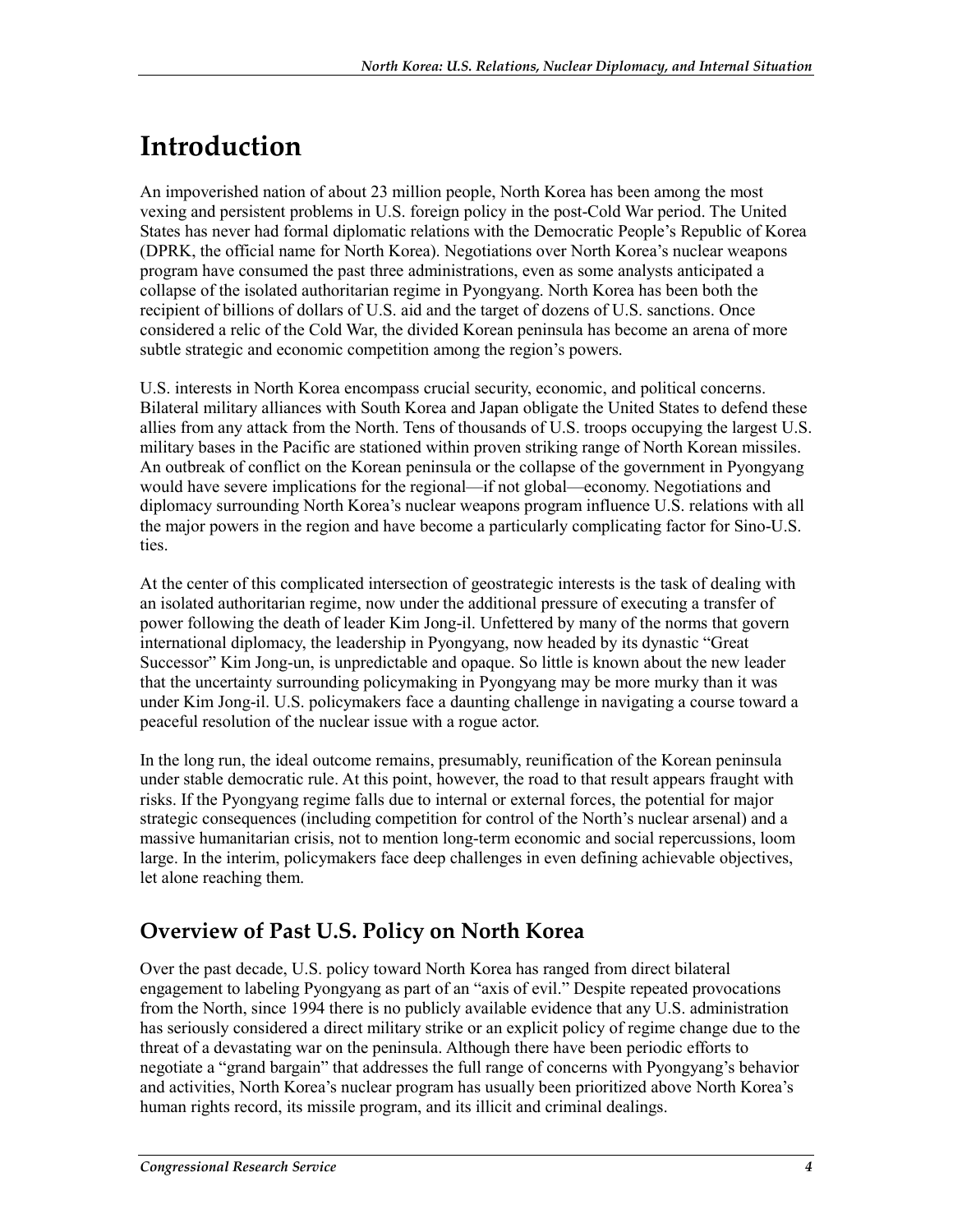Even as the strategic and economic landscape of East Asia has undergone dramatic changes, North Korea has endured as a major U.S. foreign policy challenge. As Washington has shifted from a primarily bilateral (during the Clinton Administration) to a mostly multilateral framework (during the Bush and Obama Administrations) for addressing North Korea, the centrality of China's role in dealing with Pyongyang has become increasingly pronounced. North Korea is dependent on China's economic aid and diplomatic support for its survival. (See "China's Role" section below.) Cooperation on North Korea has competed with other U.S. policy priorities with Beijing such as Iran, currency adjustment, climate change, and human rights.

Relations with other countries, particularly Japan and South Korea, also influence U.S. policy toward North Korea; power transitions in other capitals can bring about shifts in the overall cooperation to deal with Pyongyang. In recent years, Japan's approach to North Korea has been harder-line than that of other Six-Party participants. South Korean President Lee Myung-bak is seen as more hawkish on Pyongyang than his recent predecessors, particularly since the sinking of the *Cheonan* in March 2010.

Identifying patterns in North Korean behavior is challenging, as Pyongyang often weaves together different approaches to the outside world. North Korean behavior has vacillated between limited cooperation and overt provocations, including testing two nuclear devices and several missiles between 2006 and 2009. Pyongyang's willingness to negotiate has often appeared to be driven by its internal conditions: food shortages or economic desperation can push North Korea to re-engage in talks, usually to extract more aid from China or, in the past, from South Korea. North Korea has proven skillful at exploiting divisions among the other five parties or taking advantage of political transitions in Washington to stall the Six-Party Talks negotiating process.

At the core of the North Korean issue is the question of what Pyongyang's leadership ultimately seeks. As the negotiations have endured dozens of twists and turns, analysts have remained divided on whether the regime truly seeks acceptance into (or is capable of entering) the international community, or remains resolutely committed to its existence as a closed society with nuclear weapons as a guarantor. If the latter, debate rages on the proper strategic response, with options ranging from trying to squeeze the dictatorship to the point of collapse to buying time and trying to prevent proliferation or other severely destabilizing events.

## **Obama Administration North Korea Policy**

Beginning with his presidential campaign, Obama indicated a willingness to engage with "rogue" governments. Although not mentioning North Korea by name, he pledged in his inaugural address to reach out to isolated regimes. With a commitment to retaining the six-nation forum, U.S. officials have stated that they seek a comprehensive package deal for North Korea's complete denuclearization, which would include normalization of relations and significant aid.

However, a series of provocations from Pyongyang after Obama took office halted progress on furthering negotiations. In 2009, the North tested a second nuclear device, expelled U.S. and international nuclear inspectors, and declared it would "never" return to the talks. In response to the test, the United Nations Security Council unanimously passed Resolution 1874, which outlines a series of sanctions to deny financial benefits to the regime in Pyongyang.<sup>1</sup> As these

 1 For more information, see CRS Report R40684, *North Korea's Second Nuclear Test: Implications of U.N. Security*  (continued...)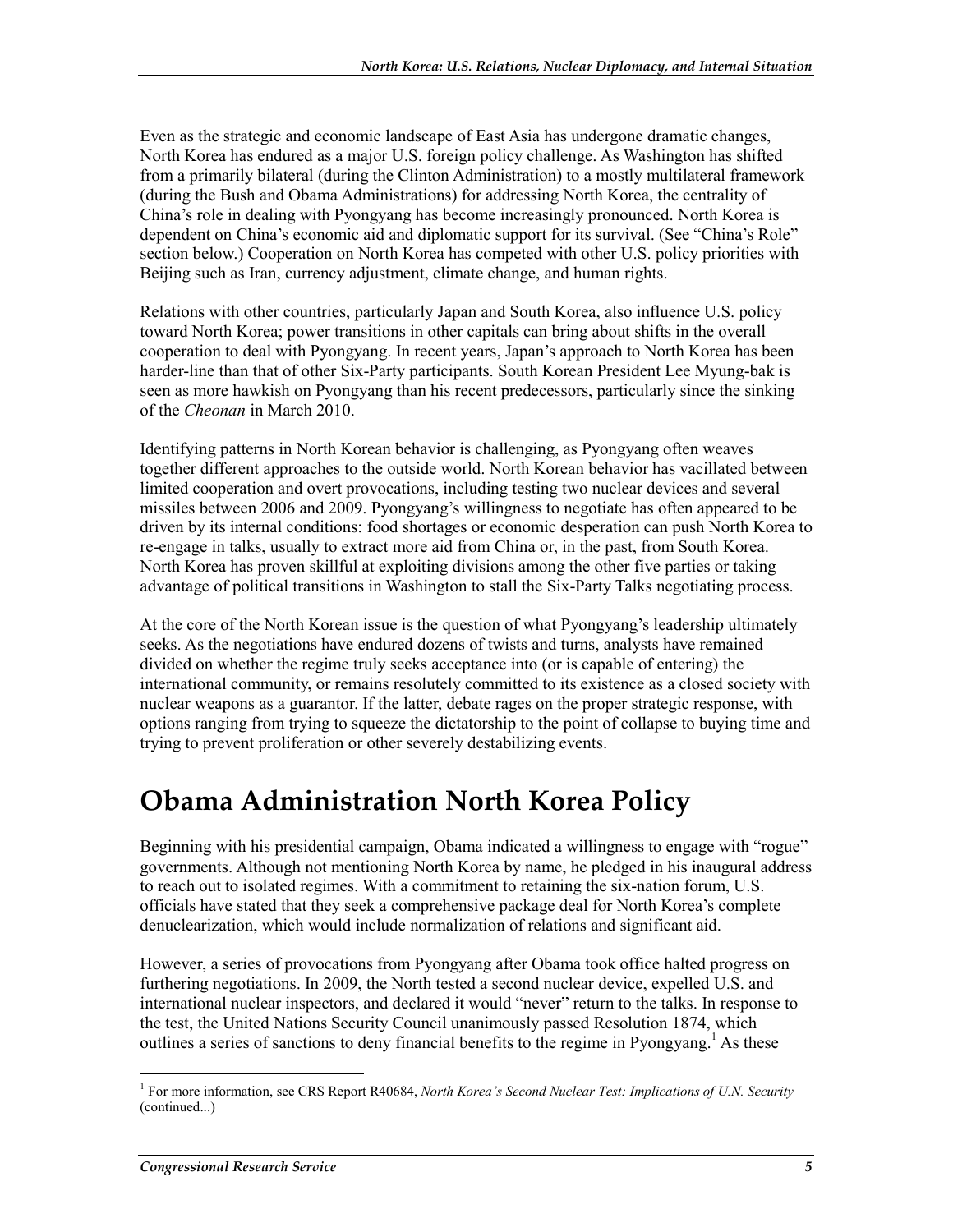events played out, the Obama Administration adopted what Secretary of State Hillary Clinton dubbed a "strategic patience" policy that essentially waits for North Korea to come back to the table while maintaining pressure through economic sanctions and arms interdictions. Critics claim that this approach has allowed Pyongyang to control the situation, while fears of further nuclear advances and possible proliferation build. While the talks are frozen, Washington has maintained a strong united approach with Seoul and Tokyo. Despite reports of China's harsh reaction to North Korea's provocations, and Beijing support for adoption of U.N. Security Council Resolution 1874, Beijing has remained unwilling to impose more stringent economic measures that might risk the Pyongyang regime's survival.

The *Cheonan* sinking and Yeonpyeong Island shelling (see "North Korean Behavior During Obama Administration" section below) drew the United States even closer to Seoul and, since then, U.S. officials have stated explicitly that they will wait for South Korea's cue to resume negotiations. In 2011, North-South relations took very modest steps forward through some bilateral meetings, but never gained serious momentum. American and South Korean policies appear in complete alignment, with both governments insisting that North Korea demonstrate a serious commitment to implementing the denuclearization aspects of the 2005 Six-Party Talks agreement. U.S.-South Korean cooperation has been underscored by a series of military exercises in the waters surrounding the peninsula, as well as symbolic gestures such as the joint visit of Secretary of State Hillary Clinton and Secretary of Defense Robert Gates to the Demilitarized Zone (DMZ) in June 2010. During the visit, a new set of unilateral U.S. sanctions targeting North Korea was announced.<sup>2</sup>

The Administration has formulated its approach to North Korea against the backdrop of its global nonproliferation agenda. After pledging to work toward a world free of nuclear weapons in an April 2009 speech in Prague, President Obama has taken steps to further that goal, including signing a new nuclear arms reduction treaty with Russia, convening a global leaders' summit to secure stockpiles of nuclear materials, and releasing a new Nuclear Posture Review that outlines new U.S. guidelines on the use of nuclear weapons. The document narrows the circumstances under which nuclear weapons would be used, pledging not to attack nor threaten an attack with nuclear weapons on non-nuclear weapon states that are in compliance with the Nuclear Non-Proliferation Treaty (NPT). When announcing the strategy, officials singled out North Korea and Iran as outliers that are not subject to the security guarantees. The announcement that South Korea plans to host the second Nuclear Security Summit in 2012 further drew attention to Pyongyang's nuclear status.

While the denuclearization talks drag on, the concern about proliferation has intensified. Because of North Korea's dire economic situation, there is a strong fear that it will sell its nuclear technology to another rogue regime or a non-state actor. Evidence of some cooperation with Syria, Iran, and potentially Burma has alarmed national security experts. The Israeli bombing of a nuclear facility in Syria in 2007 raised concern about North Korean collaboration on a nuclear reactor with the Syrians. Reports surface periodically that established commercial relationships in conventional arms sales between Pyongyang and several Middle Eastern countries may have

<sup>(...</sup>continued)

*Council Resolution 1874*, coordinated by Mary Beth Nikitin and Mark E. Manyin.

<sup>2</sup> For more information, see CRS Report R41438, *North Korea: Legislative Basis for U.S. Economic Sanctions*, by Dianne E. Rennack.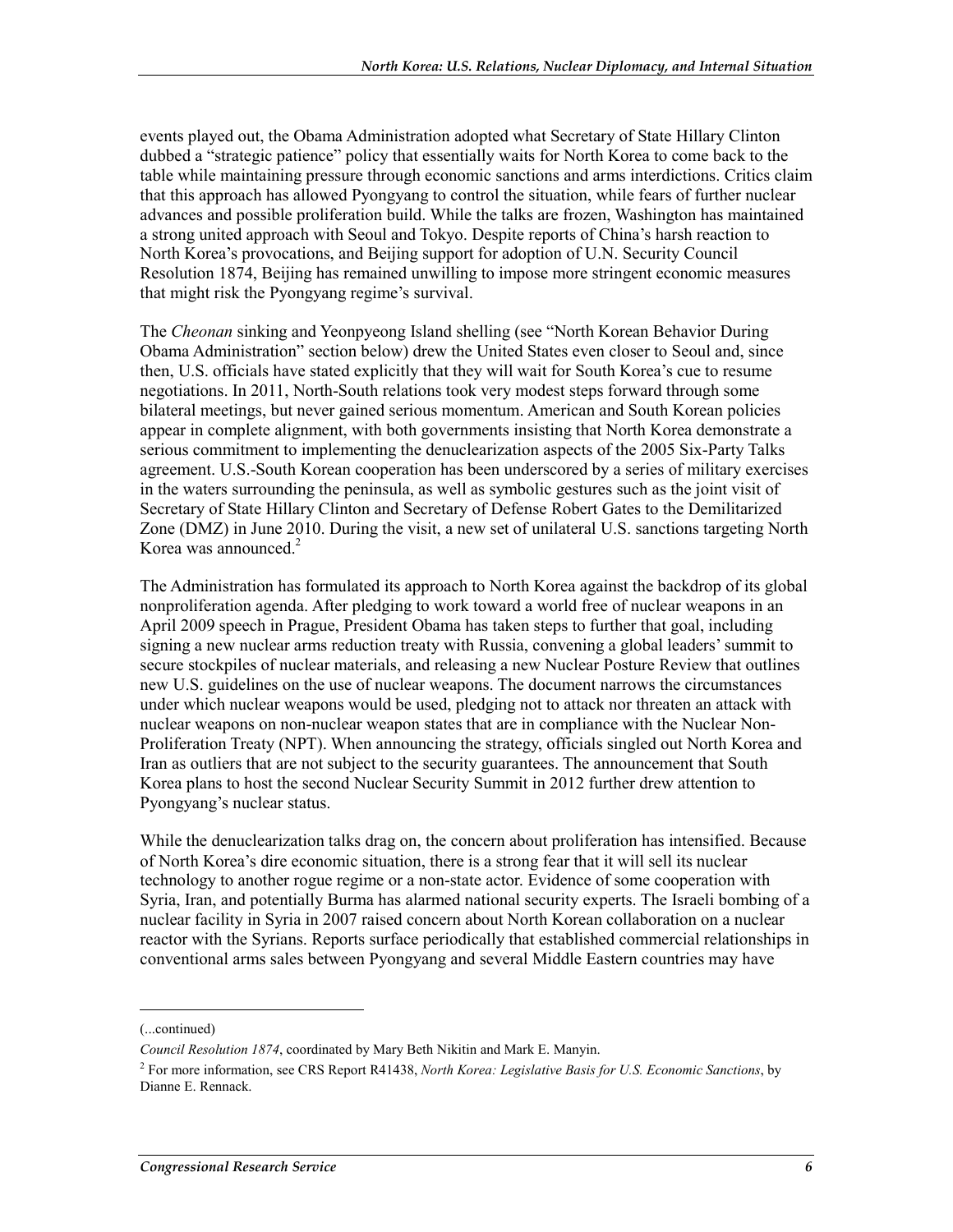expanded into the nuclear realm as well.<sup>3</sup> The Obama Administration is faced with the question of whether it should pursue limited measures to prevent proliferation in the absence of a "grand" bargain" approach to disarm the North.

### **Food Aid Debate Within U.S. Government**

Beginning in early 2011, North Korea issued an appeal for international food aid. A subsequent World Food Program (WFP) assessment reported in March that a quarter of the North Korean population nation is facing severe food shortages due to an unusually cold winter, fertilizer shortages, and rising international food prices. A U.S. delegation, led by Special Envoy for Human Rights in North Korea Robert King, visited the nation in May 2011 to carry out its own assessment. The United States maintains that its food aid policy follows three criteria: demonstrated need, severity of need compared to other countries, and satisfactory monitoring systems to ensure food is reaching the most vulnerable. Obama Administration officials were reportedly divided on whether to authorize new humanitarian assistance for North Korea before a reported agreement to provide aid to North Korea just prior to Kim Jong-il's death. Among critics, strong concerns about diversion of such aid to the elite exist, although assistance provided in 2008-2009 had operated under an improved system of monitoring and access negotiated by the Bush Administration. Another complicating factor involves taking a different stance than South Korea, which explicitly links food aid with diplomatic concerns. Several Members of Congress have spoken out against the provision of any assistance to Pyongyang because of concerns about supporting the regime.

#### **North Korean Behavior During Obama Administration**

Since Obama took office, North Korea has emphasized two main demands: that it be recognized as a nuclear weapons state and that a peace treaty with the United States must be a prerequisite to denuclearization. The former demand presents a diplomatic and semantic dilemma: despite repeatedly acknowledging that North Korea has produced nuclear weapons, U.S. officials have insisted that this situation is "unacceptable." According to statements from Pyongyang, the latter demand is an issue of building trust between the United States and North Korea. After years of observing North Korea's negotiating behavior, many analysts believe that such demands are simply tactical moves by Pyongyang and that North Korea has no intention of giving up its nuclear weapons in exchange for aid and recognition. In April 2010, North Korea reiterated its demand to be recognized as an official nuclear weapons state and said it would increase and modernize its nuclear deterrent.

#### **Pattern of Conciliation and Provocations**

North Korea's behavior has been erratic since the Obama Administration took office. After its initial string of provocations in 2009, most prominently its May 2009 nuclear test, North Korea appeared to adjust its approach and launched what some dubbed a "charm offensive" strategy. In August 2009, Kim Jong-il received former U.S. President Bill Clinton, after which North Korea released two American journalists who had been held for five months after allegedly crossing the

 3 For more information, see CRS Report RL33590, *North Korea's Nuclear Weapons Development and Diplomacy*, by Larry A. Niksch.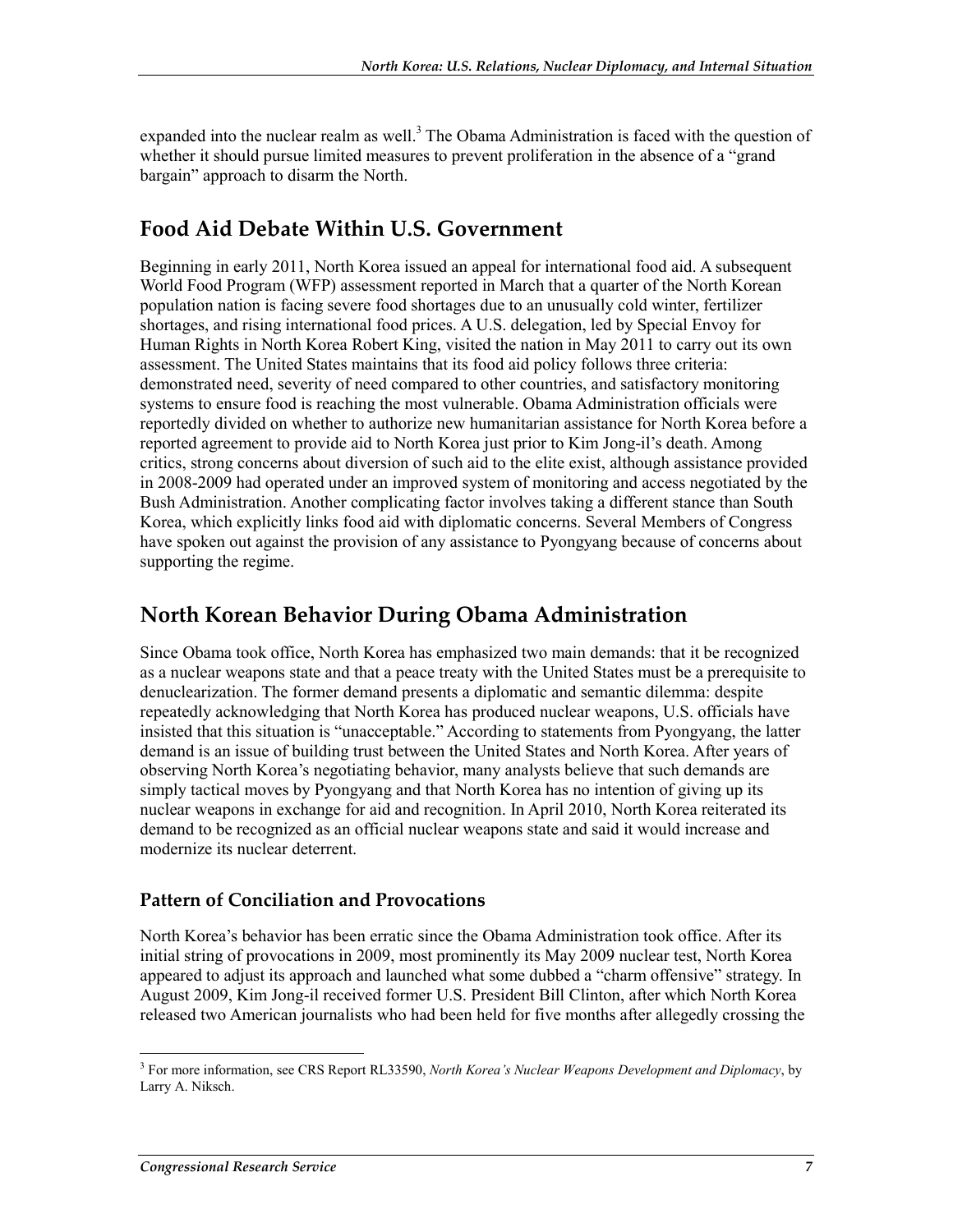border into North Korea. The same month, Kim met with Hyundai Chairperson Hyun Jung-eun. The following month, meetings with Chinese officials yielded encouraging statements about Pyongyang's willingness to rejoin multilateral talks. A North Korean delegation traveled to Seoul for the funeral of former South Korean President Kim Dae-jung and met with President Lee Myung-bak. In early 2010, Pyongyang called for an end to hostilities with the United States and South Korea.

Some observers saw this approach as a product of deteriorating conditions within North Korea. The impact of international sanctions, anxiety surrounding an anticipated leadership succession, and reports of rare social unrest in reaction to a botched attempt at currency reform appeared to be driving Pyongyang's conciliatory gestures. (See "North Korea's Internal Situation" section below.) Many analysts anticipated that North Korea would return to the Six-Party Talks.

#### **String of Provocations in 2010**

Expectations of a return to negotiations were altered by the dramatic sinking of the South Korean navy corvette *Cheonan* on March 26, taking the lives of 46 sailors on board. A multinational investigation team led by South Korea determined that the ship was sunk by a torpedo from a North Korean submarine. The Obama Administration expressed staunch support for Seoul and embarked on a series of military exercises to demonstrate its commitment. The attack may have been an effort to shore up support for the succession of Kim Jong-un. According to some analysts, the provocation may have been designed to bolster Kim Jong-il's credibility as a strong leader confronting the South, and therefore his authority to select his son as his replacement.<sup>4</sup>

After the *Cheonan* incident, Pyongyang initiated further provocations. In November, North Korea invited a group of U.S. nuclear experts to the Yongbyon nuclear complex to reveal early construction of an experimental light-water reactor and a small gas centrifuge uranium enrichment facility. The revelations of possible progress toward another path to a nuclear weapon prompted speculation that North Korea was attempting to strengthen its bargaining position if the talks resumed, or perhaps trying to advertise its goods to potential customers. Further, the sophistication of the uranium enrichment plant took many observers by surprise and renewed concerns about Pyongyang's capabilities and deftness in avoiding sanctions to develop its nuclear programs.

On November 23, shortly after announcing its new nuclear facilities, North Korea fired over 170 artillery rounds toward Yeonpyeong Island in the Yellow Sea, killing two ROK Marines and two civilians, injuring many more and damaging multiple structures. The attack, which the North said was a response to South Korean military exercises, was the first since the Korean War to strike South Korean territory directly and inflict civilian casualties. Again, the U.S. military joined the ROK for military exercises, this time deploying the USS *George Washington* aircraft carrier to the Yellow Sea. Despite Pyongyang's threats of retaliation, South Korea staged its previously scheduled live fire exercises near Yeonpyeong Island, prompting an emergency meeting of the United Nations Security Council amid fear of the outbreak of war. Perhaps due to Chinese pressure, the North refrained from responding.

<u>.</u>

<sup>&</sup>lt;sup>4</sup> "U.S. Implicates North Korean Leader in Attack," *New York Times*. May 22, 2010.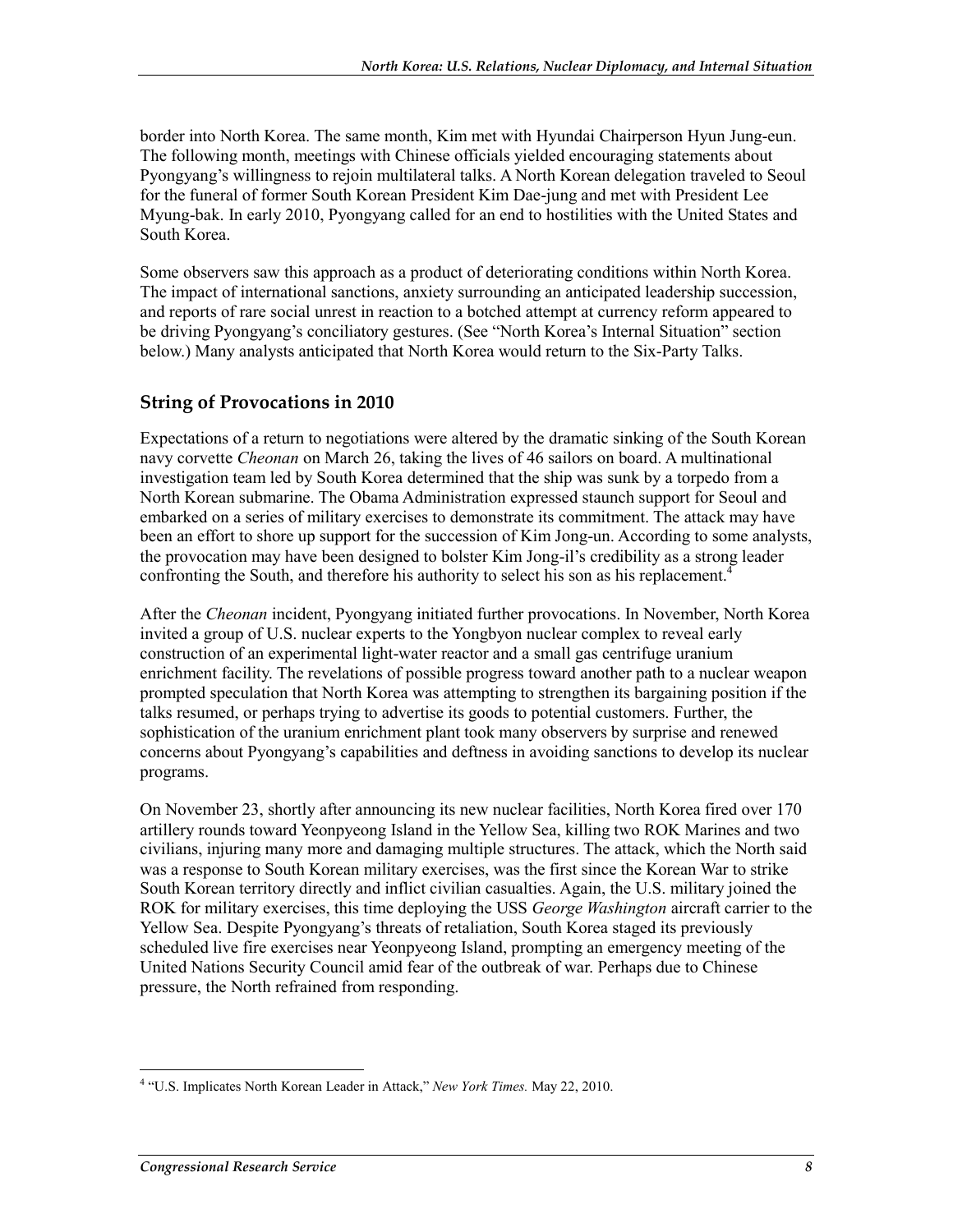#### **Reaching Out Again in 2011**

In early 2011, Pyongyang appeared to be re-launching a diplomatic offensive and ceased to initiate more provocations, presumably to secure new economic assistance and food aid. Pyongyang welcomed foreign delegations, including the Elders group led by former U.S. President Jimmy Carter and a U.S. team led by Special Envoy for Human Rights in North Korea Ambassador Robert King. Leader Kim Jong-il visited China four times in his last 20 months with his itineraries heavy on stops that showcase Chinese economic development. China had urged Kim to embrace economic reform for years; some analysts saw the repeated trips as an indication that he sought further aid and support from Beijing, as well as perhaps to secure support for his successor. Although rhetoric toward the South remained harsh, Pyongyang engaged in some initial North-South dialogue sessions.

## **Six-Party Talks**

### **Background: History of Negotiations**

North Korea's nuclear weapons programs have concerned the United States for nearly three decades. In the 1980s, U.S. intelligence detected new construction of a nuclear reactor at Yongbyon. In the early 1990s, after agreeing to and then obstructing IAEA inspections, North Korea announced its intention to withdraw from the Nuclear Non-Proliferation Treaty (NPT).<sup>5</sup> According to statements by former Clinton Administration officials, a pre-emptive military strike on the North's nuclear facilities was seriously considered as the crisis developed.<sup>6</sup> Discussion of sanctions at the United Nations Security Council and a diplomatic mission from former President Jimmy Carter diffused the tension and eventually led to the 1994 Agreed Framework, an agreement between the United States and North Korea that essentially would have provided two light water reactors (LWRs) and heavy fuel oil to North Korea in exchange for a freeze of its plutonium program. The document also outlined a path toward normalization of diplomatic relations.

Beset by problems from the start, the agreement faced multiple delays in funding from the U.S. side and a lack of compliance by the North Koreans. Still, the fundamentals of the agreement were implemented: North Korea froze its plutonium program, heavy fuel oil was delivered to the North Koreans, and LWR construction commenced. In 2002, U.S. officials confronted North Korea about a suspected uranium enrichment program, dealing a further blow to the agreement. After minimal progress in construction of the LWRs, the project was suspended in 2003. After North Korea expelled inspectors from the Yongbyon site and announced its withdrawal from the NPT, the project was officially terminated in January 2006.

Under the George W. Bush Administration, the negotiations to resolve the North Korean nuclear issue expanded to include China, South Korea, Japan, and Russia. With China playing host, six rounds of the "Six-Party Talks" from 2003-2007 yielded occasional incremental progress, but

<sup>1</sup> <sup>5</sup> Walter Pincus, "Nuclear Conflict Has Deep Roots: 50 Years of Threats and Broken Pacts Culminate in Apparent Nuclear Test," *Washington Post*. October 15, 2006.

<sup>&</sup>lt;sup>6</sup> "Washington was on Brink of War with North Korea 5 Years Ago," *CNN.com.* October 4, 1999 and North Korea Nuclear Crisis, February 1993 - June 1994," *GlobalSecurity.org*.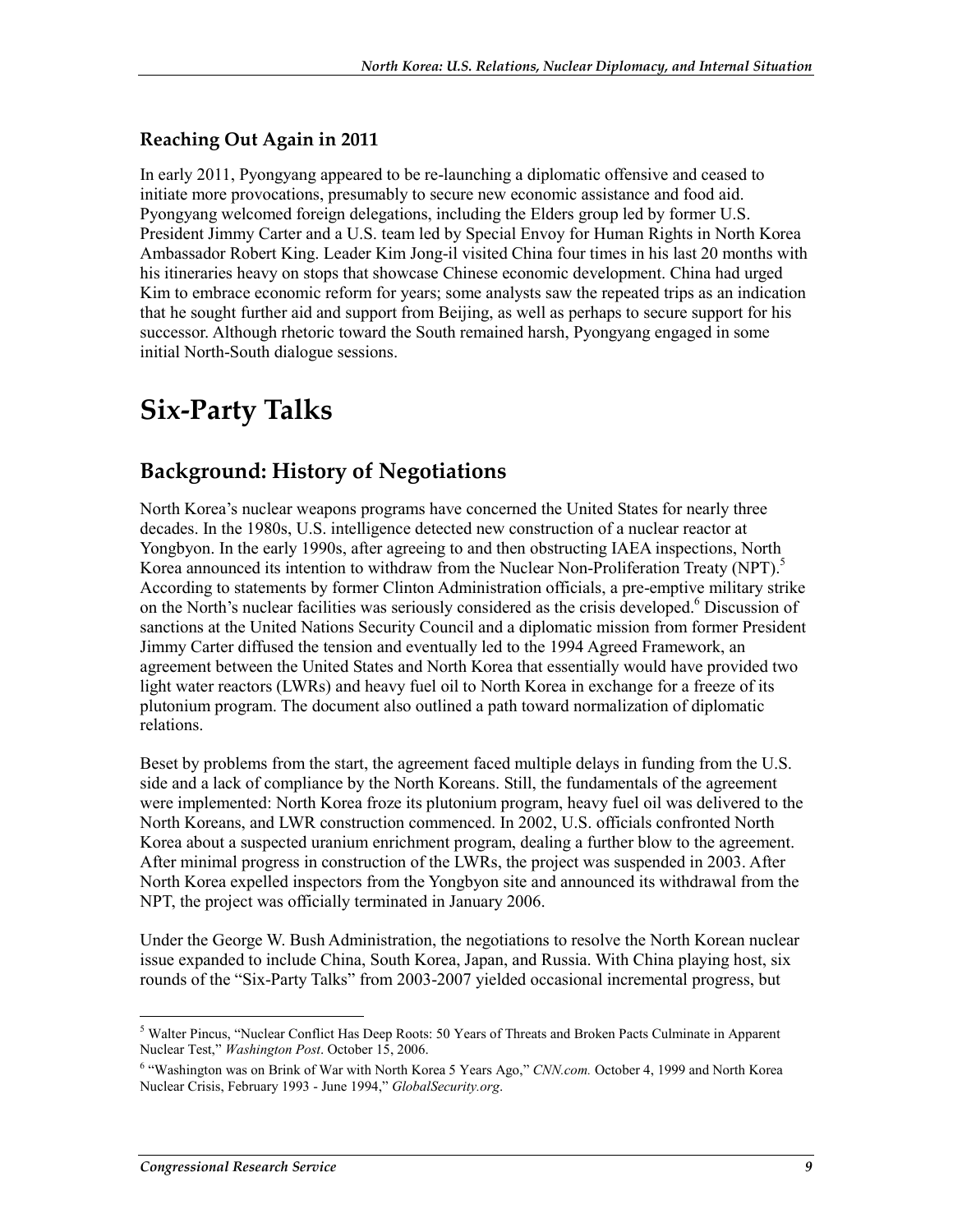ultimately failed to resolve the fundamental issue of North Korean nuclear arms. The most promising breakthrough occurred in 2005, with the issuance of a Joint Statement in which North Korea agreed to abandon its nuclear weapons programs in exchange for aid, a U.S. security guarantee, and normalization of relations with the United States. Some observers described the agreement as "Agreed Framework Plus." Despite the promise of the statement, the process eventually broke down due to complications over the release of North Korean assets from a bank in Macau and then degenerated further with North Korea's test of a nuclear device in October  $2006.7$ 

In February 2007, Six-Party Talks negotiators announced an agreement that would provide economic and diplomatic benefits to North Korea in exchange for a freeze and disablement of Pyongyang's nuclear facilities. This was followed by an October 2007 agreement that more specifically laid out the implementation plans, including the disablement of the Yongbyon facility, a North Korean declaration of its nuclear programs, and a U.S. promise to lift economic sanctions on North Korea and remove North Korea from the U.S. list of state sponsors of terrorism. Under the leadership of Assistant Secretary of State for East Asia and Pacific Affairs Christopher Hill, the Bush Administration pushed ahead for a deal, including removing North Korea from the terrorism list in October 2008.<sup>8</sup> Disagreements over the verification protocol between Washington and Pyongyang stalled the process until the U.S. presidential election in November 2008.

Multilateral negotiations on North Korea's nuclear program have not been held since December 2008. Pyongyang's refusal to take responsibility for the *Cheonan* sinking has left the international nuclear negotiations frozen. Seoul has insisted that North Korea must apologize for the incident, as well as show "sincerity" in implementing major denuclearization commitments made in the 2005 landmark accord among the six nations. China has worked aggressively behind the scenes to restart the negotiations, but the United States has remained steadfast that an improvement in North-South relations is a pre-requisite for forward movement on the talks. Hopes for a resumption of the negotiations have risen periodically, including when former U.S. President Jimmy Carter visited North Korea in April 2011 along with three other former leaders from the group "The Elders." North Korea claims to be willing to return to the talks "without preconditions," but U.S. and other officials point to Pyongyang's failure to implement previous agreements.

### **China's Role**

As host of the Six-Party Talks and as North Korea's chief benefactor, China plays a crucial role in the negotiations. Beijing's decision to host the talks marked China's most significant foray onto the international diplomatic stage and was counted as a significant achievement by the Bush Administration. Formation of the six-nation format, initiated by the Bush Administration in 2002 and continued under the Obama Administration, confirms the critical importance of China's role in U.S. policy toward North Korea. The United States depends on Beijing's leverage to relay messages to the North Koreans, push Pyongyang for concessions and attendance at the negotiations, and, on some occasions, punish the North for its actions. In addition, China's

<sup>1</sup> 7 For more details on problems with implementation and verification, see CRS Report RL33590, *North Korea's Nuclear Weapons Development and Diplomacy*, by Larry A. Niksch.

<sup>8</sup> For more information on the terrorism list removal, see CRS Report RL30613, *North Korea: Back on the Terrorism List?* by Mark E. Manyin.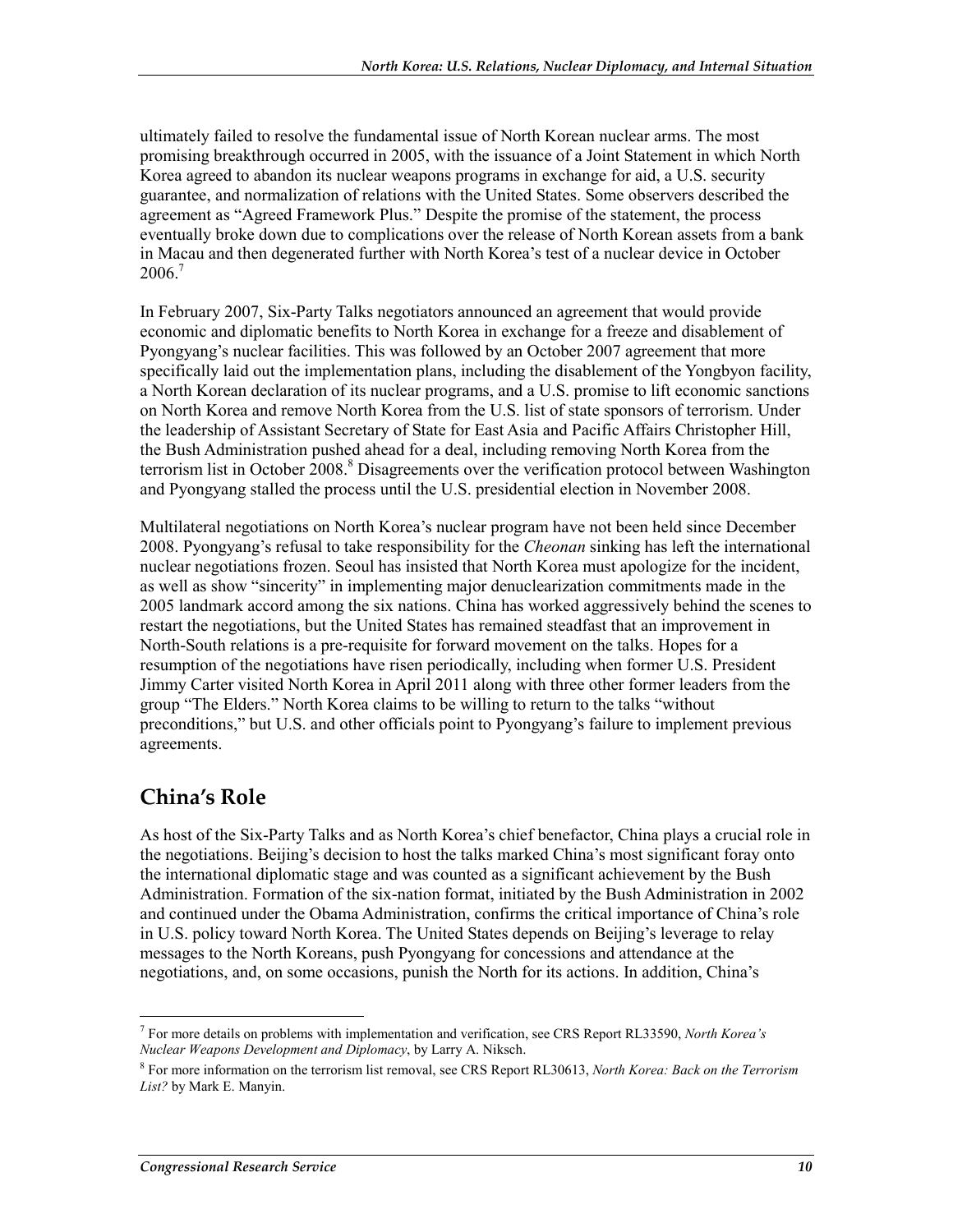permanent seat on the United Nations Security Council ensures its influence on any U.N. action directed at North Korea.

In addition to being North Korea's largest trading partner by far, China also provides considerable concessional assistance. The large amount of food and energy aid that China supplies is an essential lifeline for the regime in Pyongyang, particularly since the cessation of most aid from South Korea under the Lee Administration. It is clear that Beijing cannot control Pyongyang's behavior—particularly in the cases of provocative nuclear tests and missile launches—but even temporary cessation of economic and energy aid is significant for North Korea. In September 2006, Chinese trade statistics reflected a temporary cut-off in oil exports to North Korea, in a period which followed several provocative missile tests by Pyongyang. Although Beijing did not label the reduction as a punishment, some analysts saw the move as a reflection of China's displeasure with the North's actions.<sup>9</sup> In instances when the international community wishes to condemn Pyongyang's behavior, such as the sanctions imposed in U.N. Security Council Resolution 1874, Beijing's willingness to punish the regime largely determines how acutely North Korea is affected.

China's overriding priority of preventing North Korea's collapse remains firm.<sup>10</sup> Beijing fears the destabilizing effects of a humanitarian crisis, significant refugee flows over its borders, and the uncertainty of how other nations, particularly the United States, would assert themselves on the peninsula in the event of a power vacuum. While focusing on its own economic development, China favors the maintenance of regional stability over all other concerns. In an effort to shore up the new regime in Pyongyang, Beijing has rushed to support Kim Jong-un and, in doing so, legitimize the new leader. To try to stabilize North Korea's economy, China is expanding economic ties and supporting joint industrial projects between China's northeastern provinces and North Korea's northern border region. Many Chinese leaders also see strategic value in having North Korea as a "buffer" between it and the democratic, U.S.-allied South Korea.

## **North Korea's Internal Situation**

The remarkable durability of the North Korean regime despite its intense isolation and economic dysfunction may be undergoing its biggest test. Kim Jong-il's death, the questions surrounding how Kim Jong-un will lead the country, and continued food shortages have heightened uncertainty about the regime's future. In addition, the impact of international sanctions and the virtual cessation of aid from Seoul under the Lee Administration leaves the government with limited options for providing for the elite and holding on to power.

The North Korean regime remains extraordinarily opaque, but a trickle of news works its way out through North Korean exiles and other channels. These forms of grass-roots information gathering have democratized the business of intelligence on North Korea. Previously, South Korean intelligence services had generally provided the bulk of information known about the North. Surveys of North Korean defectors reveal that some within North Korea are growing increasingly wary of government propaganda and turning to outside sources of news.<sup>11</sup>

<sup>&</sup>lt;sup>9</sup> "China Cut Off Exports of Oil to North Korea," *New York Times*. October 30, 2006.

<sup>10</sup> For more information, please see CRS Report R41043, *China-North Korea Relations*, by Dick K. Nanto and Mark E. Manyin.

<sup>11</sup> Marcus Noland, "Pyongyang Tipping Point," *Wall Street Journal* op-ed. April 12, 2010.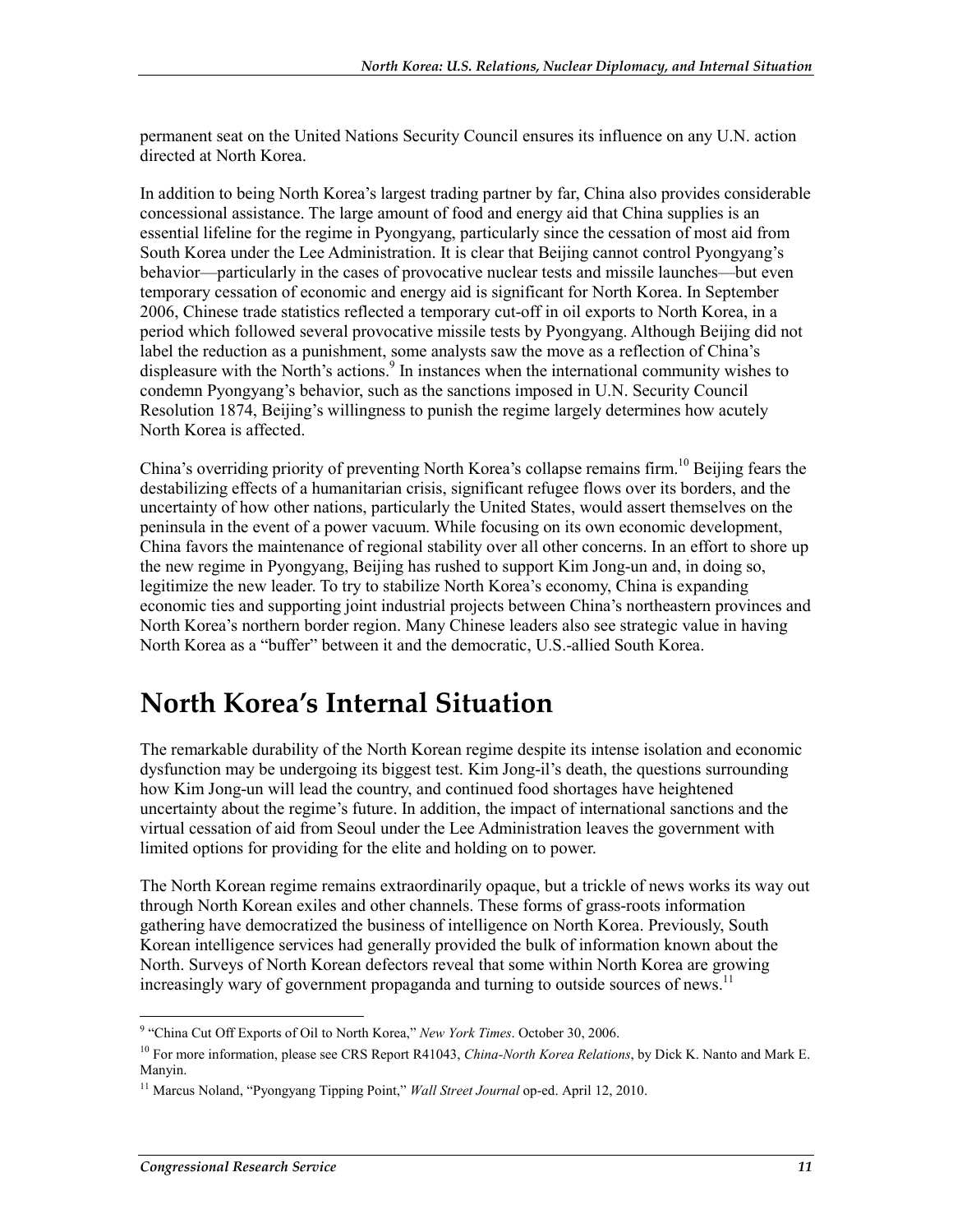#### **Succession Process**

Anticipation surrounding the now unfolding succession process has been the subject of furious speculation since Kim Jong-il suffered a stroke in August 2008. Formal evidence of the selection of Kim Jong-un emerged in 2010, when the younger Kim was appointed as a four-star general as well as a vice-chairman of the Central Military Commission, a powerful organ of the Korean Workers Party (KPA). He also became a member of the Central Committee of the KPA. He later appeared by his father's side during military exercises and, following the death of a prominent military figure, was named to the state funeral committee, again indicating his elevated status. In September 2010, a rare session of the Supreme People's Assembly confirmed that the regime was preparing to transfer leadership. Many analysts believed that the regime aimed for a formal appointment in 2012 because it marks North Korean founder Kim Il-sung's  $100<sup>th</sup>$  birthday, and was the year designated by Kim Jong-il for North Korea to become "militarily strong and economically prosperous."

The haste surrounding the succession is in marked contrast to the transfer of power to Kim Jong-il after his father Kim Il-sung's sudden death in 1994: Kim Jong-il had been publicly groomed as the inheritor of his father's position for several years. The risks of pulling off a dynastic succession are high, although the process since Kim Jong-il's death appears to be remarkably smooth, particularly in light of the fact that he passed suddenly. Though he looked frail and required support to walk at his last handful of public appearances, many observers noted that his condition did not seem as dire as some had suggested.

Although Kim Jong-un was clearly being established as the next leader when his father passed, he is still relatively unfamiliar to the public, making many analysts question whether the North Korean people ultimately will embrace his leadership. Perhaps more importantly, Kim Jong-un's legitimacy among the established power constituencies may be tenuous. Other senior figures were elevated when he first received high-profile promotions, leading to speculation that the young Kim is buffeted by a group of close advisors. Most prominently, Kim Jong-il's brother-in-law, Jang Song-taek, earlier was appointed as vice-chairman of the National Defense Commission, making him second in command under Kim Jong-il. Analysts speculate that Jang could serve as a regent with Kim Jong-un as the bloodline figurehead. Kim Kyong-hui, Jang's wife and Kim Jongil's sister, also received promotions in the military and political elite. Because of Kim's youth and inexperience, it appears that a group of senior advisors may serve as a collective leadership.

Kim Jong-un's and others' appointments to high-level party positions have led some analysts to posit that the Korean Workers' Party may be gaining in stature over the military establishment. The emphasis on the Central Military Commission, the tool through which the Party controls the military, may indicate that the regime is moving away from the concentrated power in the National Defense Commission exploited by Kim Jong-il and instead returning to a Party-centric order, as was the case under Kim Il-sung. The *Songun*, or "Military First," policy is likely to remain in place, but Kim Jong-un may seek to establish his authority over the military by developing authority within the Party.<sup>12</sup> The September conclave highlighted the restoration of several formal Party organs as the mechanism through which a new generation would rise.<sup>13</sup>

<sup>1</sup> 12 "Amid Leadership Reshuffle, Role of Central Military Commission Strengthens in N. Korea," *Hankyoreh*, September 30, 2010.

<sup>13</sup> Ruediger Frank, "Hu Jintao, Deng Xiapoing or Another Mao Zedong? Power Restructuring in North Korea," *38 North*. November 2010. (http://38north.org/2010/10/1451/)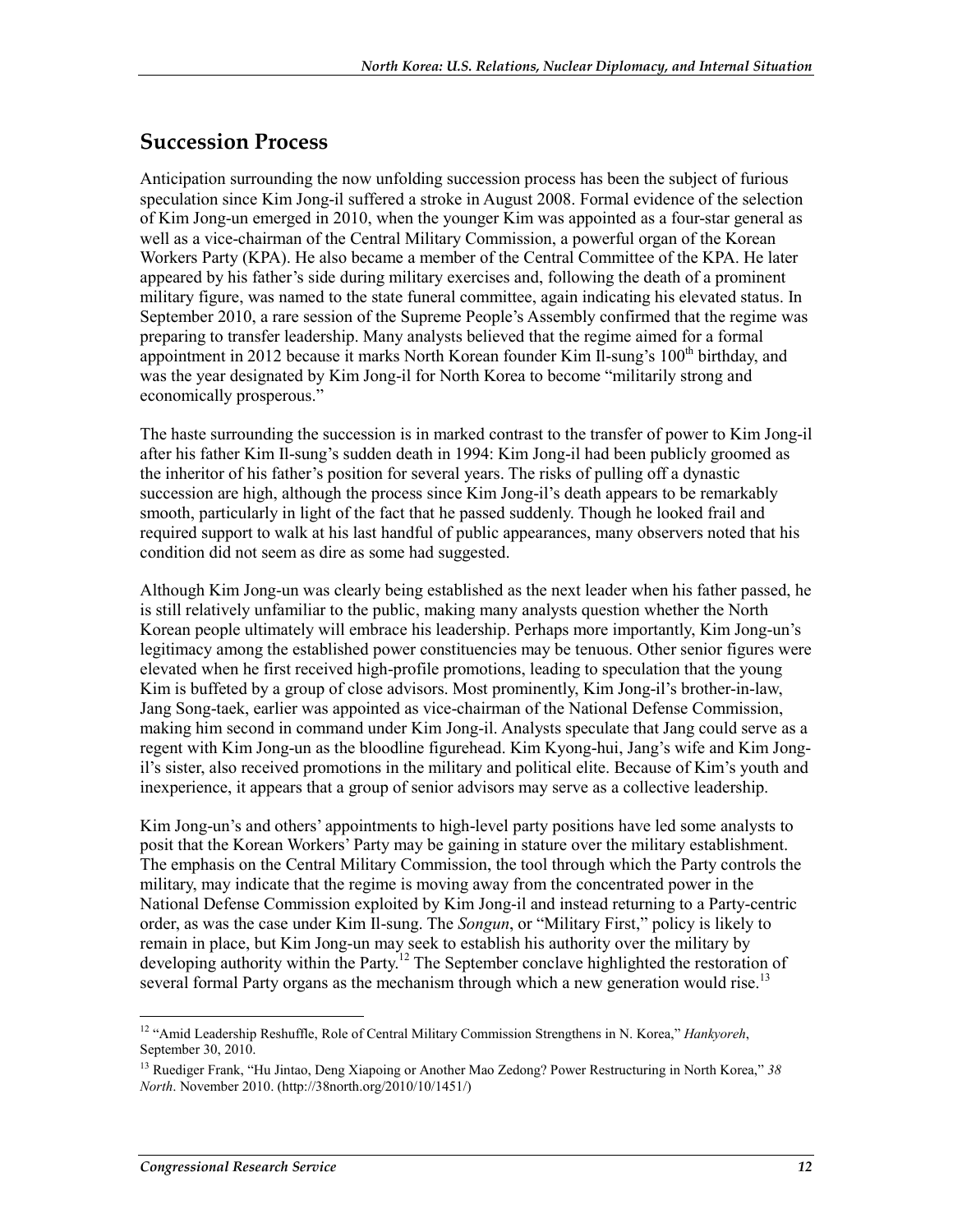The implications for the United States of how succession planning proceeds are significant. Many analysts point to the danger of a power vacuum in a state with a nuclear arsenal, with competing elements possibly locked in a struggle against one another. However destructive Kim Jong-il was, his leadership has provided a degree of stability. The scenarios of collective leadership, dynastic succession, or foreign intervention all present tremendous risks that could disrupt existing channels of negotiation with North Korea. Though some hold out hope that the young, Europeaneducated Kim could emerge as a reformer, most analysts conclude that the North's outdated ideology and closed political system will not allow for divergence on the part of the new leader.<sup>14</sup>

### **Solidifying Ties with China**

As North Korea prepared for the end of the Kim Jong-il era, the regime appeared to draw closer to China. This process took form in both internal party-to-party interactions as well as on the international scene. In early May 2010, as South Korean President Lee Myung-bak's administration weighed how to respond to the *Cheonan* sinking without risking an escalation into general war, Kim Jong-il visited China for the first time in four years, a move that infuriated Seoul. Beijing resisted U.S. and others' appeals to condemn the attack, including fighting for language in a United Nations Security Council statement that avoided directly blaming North Korea. Kim returned to China in August 2010, May 2011, and August 2011. Observers speculated that Kim was seeking China's support for his son's succession, as well as perhaps more food aid.

The possible increase in the Korean Workers' Party power in Pyongyang's decision-making process has implications for China's influence. Analysts have noted deepening links between the Korean Worker's Party and the Communist Party in China. Some analysts have identified Beijing's pursuit of economic cooperation with North Korea—including the provision of capital and development of natural resources within North Korea—as channeled through the Communist Party of China (CPC) International Liaison Department, that is, through party-to-party engagement.<sup>15</sup> If indeed the KWP's power becomes paramount in Pyongyang, Beijing could stand to increase its clout.

Both sides have some reservations about becoming too interlinked: Beijing faces condemnation from the international community, and deterioration of relations with an important trade partner in South Korea, for defending North Korea, and Pyongyang seeks to avoid complete dependence on China to preserve some degree of autonomy. However, both capitals appear to have calculated that their strategic interests—or, in the case of Pyongyang, survival—depend on the other.

## **Other U.S. Concerns with North Korea**

### **North Korea's Human Rights Record**

Although the nuclear issue has dominated relations with Pyongyang, U.S. officials periodically voice concerns about North Korea's very poor human rights record. The plight of most North

<sup>&</sup>lt;sup>14</sup> Victor Cha, "Without a Loosened Grip, Reform will Elude North Korea," *CSIS Korea Platform*. October 15, 2010.

<sup>15</sup> John Park, "On the Issues: North Korea's Leadership Succession: The China Factor." *United States Institute of Peace* (http://www.usip.org). September 28, 2010.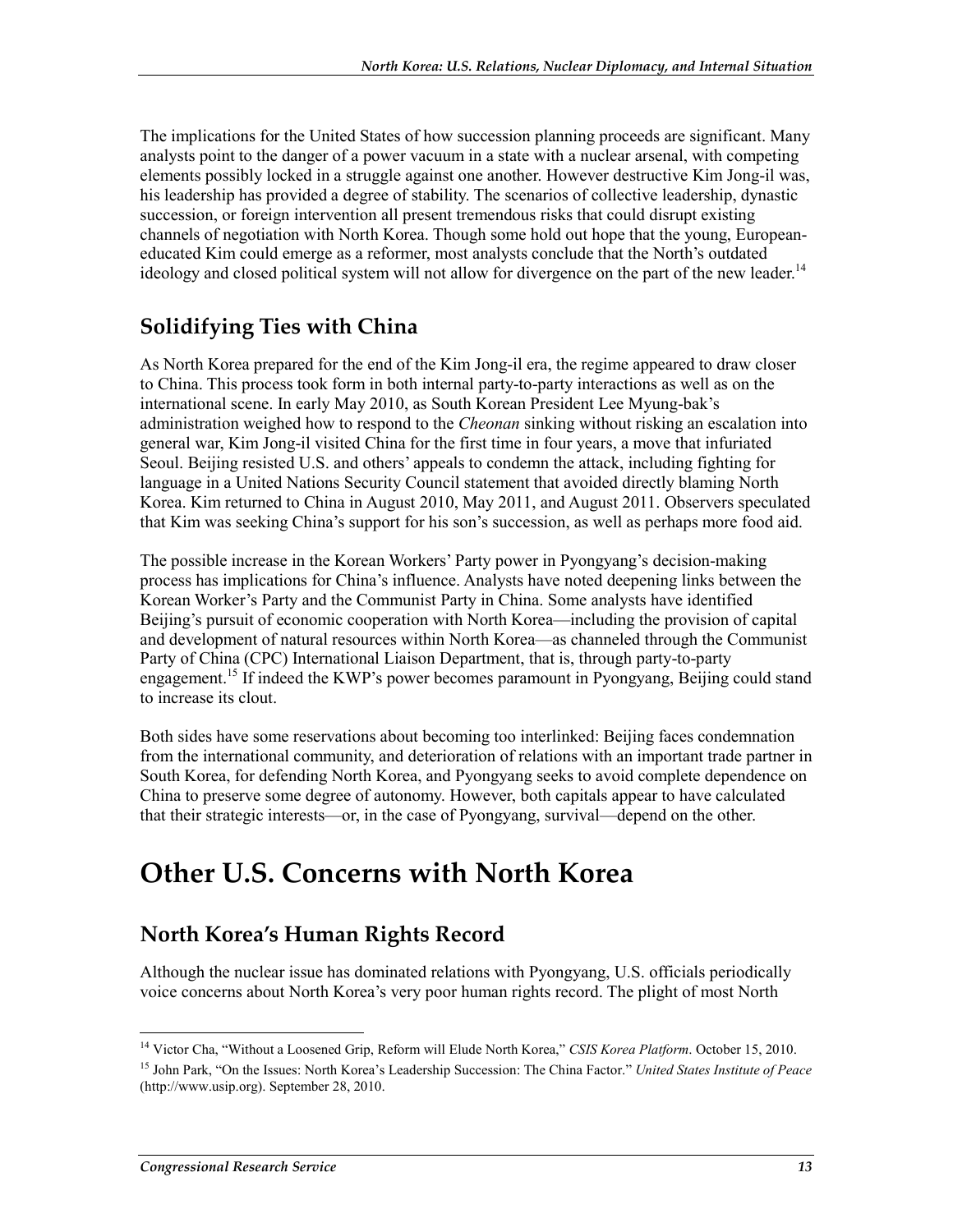Koreans is dire. The State Department's annual human rights reports and reports from private organizations have portrayed a little-changing pattern of extreme human rights abuses by the North Korea regime over many years.<sup>16</sup> The reports stress a total denial of political, civil, and religious liberties and say that no dissent or criticism of leadership is allowed. Freedoms of speech, the press, and assembly do not exist. There is no independent judiciary, and citizens do not have the right to choose their own government. Reports also document the extensive ideological indoctrination of North Korean citizens.

Severe physical abuse is meted out to citizens who violate laws and restrictions. Multiple reports have described a system of prison camps that house 150,000 to 200,000 inmates, including many political prisoners.<sup>17</sup> Reports from survivors and escapees from the camps indicate that conditions in the camps for political prisoners are extremely harsh and that many political prisoners do not survive. Reports cite executions and torture of prisoners as a frequent practice.

A 2011 study of DPRK defectors indicates that in recent years many North Koreans have been arrested for what would earlier have been deemed ordinary economic activities. North Korea criminalizes market activities, seeing them as a set of challenges to the state. Its penal system targets low-level or misdemeanor crimes, such as unsanctioned trading or violations of travel permits. Violators face detention in local-level "collection centers" and "labor training centers." Defectors have reported starvation, suffered beatings and torture, and witnessed executions in these centers<sup>18</sup>

In addition to the extreme curtailment of rights, many North Koreans face significant food shortages. In a recent survey, the World Food Program identified urgent hunger needs for 3.5 million citizens in North Korea, out of a total population of 24 million. UNICEF has reported that each year some 40,000 North Korean children under five became "acutely malnourished," with 25,000 needing hospital treatment. About one-third of the population reportedly suffers from stunting. $19$ 

#### **North Korean Refugees**

1

For over a decade, food shortages, persecution, and human rights abuses have prompted perhaps hundreds of thousands of North Koreans to go to neighboring China, where they are forced to evade Chinese security forces and often become victims of further abuse, neglect, and lack of protection. There is little reliable information on the size and composition of the North Korean population located in China. Estimates range up to 300,000 or more. The United Nations High Commissioner for Refugees (UNHCR) has not been given access to conduct a systematic survey. Reports indicate that many women and children are the victims of human trafficking, particularly

<sup>&</sup>lt;sup>16</sup> See U.S. Department of State, 2010 Country Report on Human Rights Practices: Democratic People's Republic of Korea, April 2011, available at http://www.state.gov/g/drl/rls/hrrpt/2010/eap/154388.htm, and Amnesty International Annual Report 2011 - North Korea, available at http://www.unhcr.org/refworld/ country,COI,,,PRK,4562d8cf2,4dce154c3c,0.html.

<sup>17</sup> Radio Free Asia, North Korea: "Political Prison Camps Expand," May 4, 2011, available at http://www.unhcr.org/ refworld/docid/4dd288f128.html.

<sup>18</sup> Stephan Haggard and Marcus Noland, *Witness to Transformation, Refugee Insights into North Korea* (Peterson Institute for International Economics, 2011), p. 51.

<sup>&</sup>lt;sup>19</sup> Amnesty International, Amnesty International Annual Report 2011 - North Korea, May 13, 2011, available at http://www.unhcr.org/refworld/docid/4dce154c3c.html.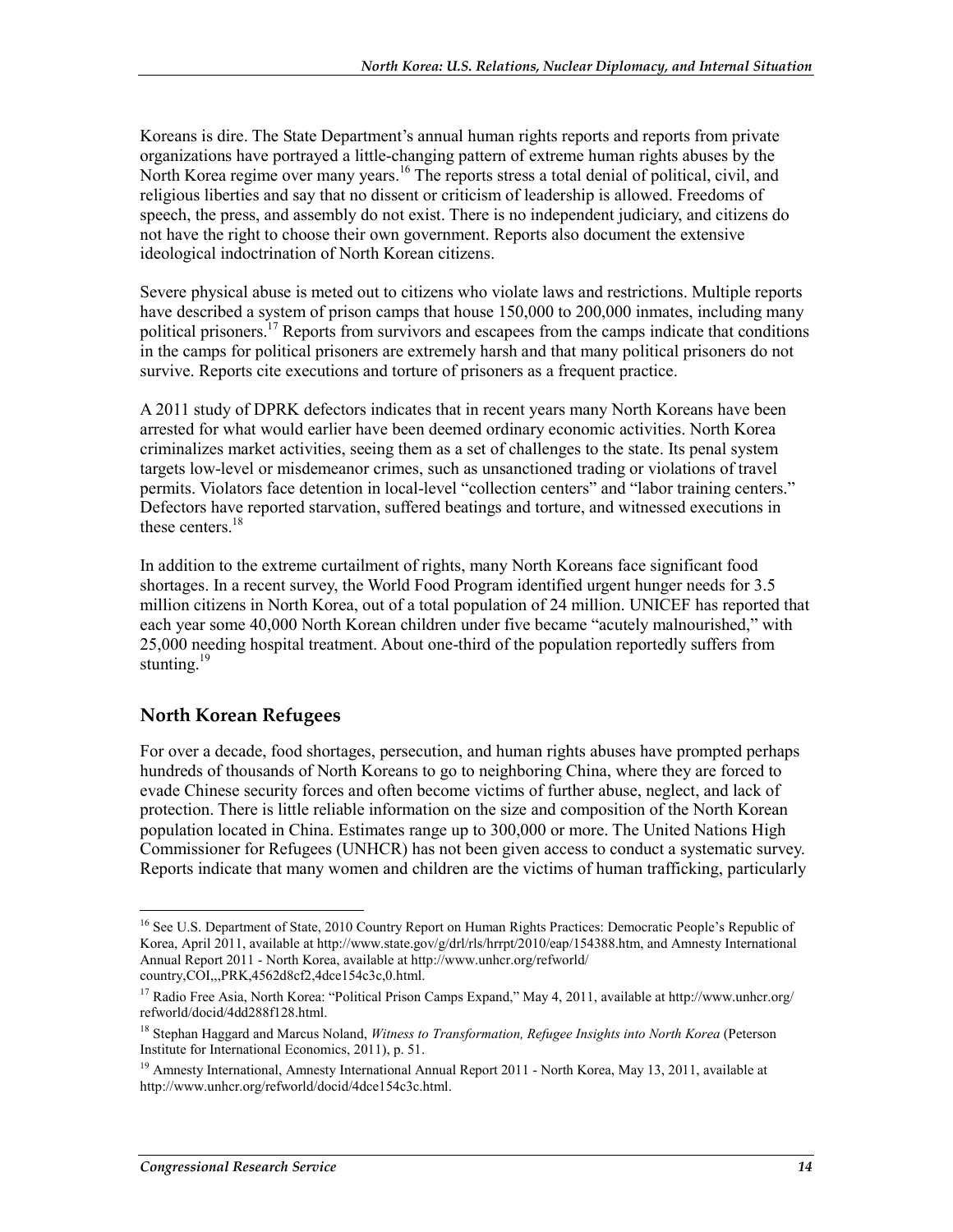women lured to China seeking a better life but forced into marriage or prostitution.<sup>20</sup> Some of the refugees who escape to China make their way to Southeast Asia or Mongolia, where they may seek passage to a third country, usually South Korea. If repatriated, they risk harsh punishment or execution.

#### **The North Korean Human Rights Act**

In 2004, the 108<sup>th</sup> Congress passed, and President George W. Bush signed, the North Korean Human Rights Act (H.R. 4011; P.L. 108-333). Among its chief goals are the promotion and protection of human rights in North Korea and the creation of a "durable humanitarian" option for its refugees. The North Korean Human Rights Act (NKHRA) authorized new funds to support human rights efforts and improve the flow of information, and required the President to appoint a Special Envoy on human rights in North Korea. Under the NKHRA, North Koreans may apply for asylum in the United States, and the State Department is required to facilitate the submission of their applications. The bill required that all non-humanitarian assistance must be linked to improvements in human rights, but provided a waiver if the President deems the aid to be in the interest of national security.

In 2008, Congress reauthorized NKHRA under P.L. 110-346 at the original levels of \$2 million annually to support human rights and democracy programs, \$2 million annually to promote freedom of information programs for North Koreans, and \$20 million annually to assist North Korean refugees. Appropriations for the reauthorization were extended to 2012. The legislation also requires additional reporting on U.S. efforts to resettle North Korean refugees in the United States.

#### **Implementation**

Relatively few North Korean refugees have resettled in the United States. According to the State Department, as of May 2011, 120 North Korean refugees now reside in the United States.<sup>21</sup> The Government Accountability Office (GAO) reports that in spite of the U.S. government's efforts to expand resettlements, rates did not improve from 2006-2008.<sup>22</sup> Several U.S. agencies were involved in working with other countries to resettle such refuges, but North Korean applicants face hurdles. Some host countries delay the granting of exit permissions or limit contacts with U.S. officials. Other host governments are reluctant to antagonize Pyongyang by admitting North Korean refugees and prefer to avoid making their countries known as a reliable transit points. Another challenge is educating the North Korean refugee population about the potential to resettle in the United States, many of whom may not be aware of the program.

Under the NKHRA, Congress authorized \$2 million annually to promote freedom of information programs for North Koreans. It called on the Broadcasting Board of Governors (BBG) to "facilitate the unhindered dissemination of information in North Korea" by increasing Koreanlanguage broadcasts by Radio Free Asia (RFA) and Voice of America (VOA).<sup>23</sup> A modest amount

<sup>1</sup> <sup>20</sup> United States Department of State, Trafficking in Persons Report 2010 - Korea, Democratic People's Republic of, June 14, 2010, available at http://www.unhcr.org/refworld/docid/4c1883e6c.html.

<sup>&</sup>lt;sup>21</sup> CRS email correspondence with U.S. Department of State, May 26, 2011.

<sup>22</sup> U.S. Government Accountability Office, *Humanitarian Assistance: Status of North Korean Refugee Resettlement and Asylum in the United States*, GAO-10-691, June 24, 2010, available at http://www.gao.gov.

 $^{23}$  Broadcast content includes news briefs, particularly news about the Korean Peninsula; interviews with North Korean (continued...)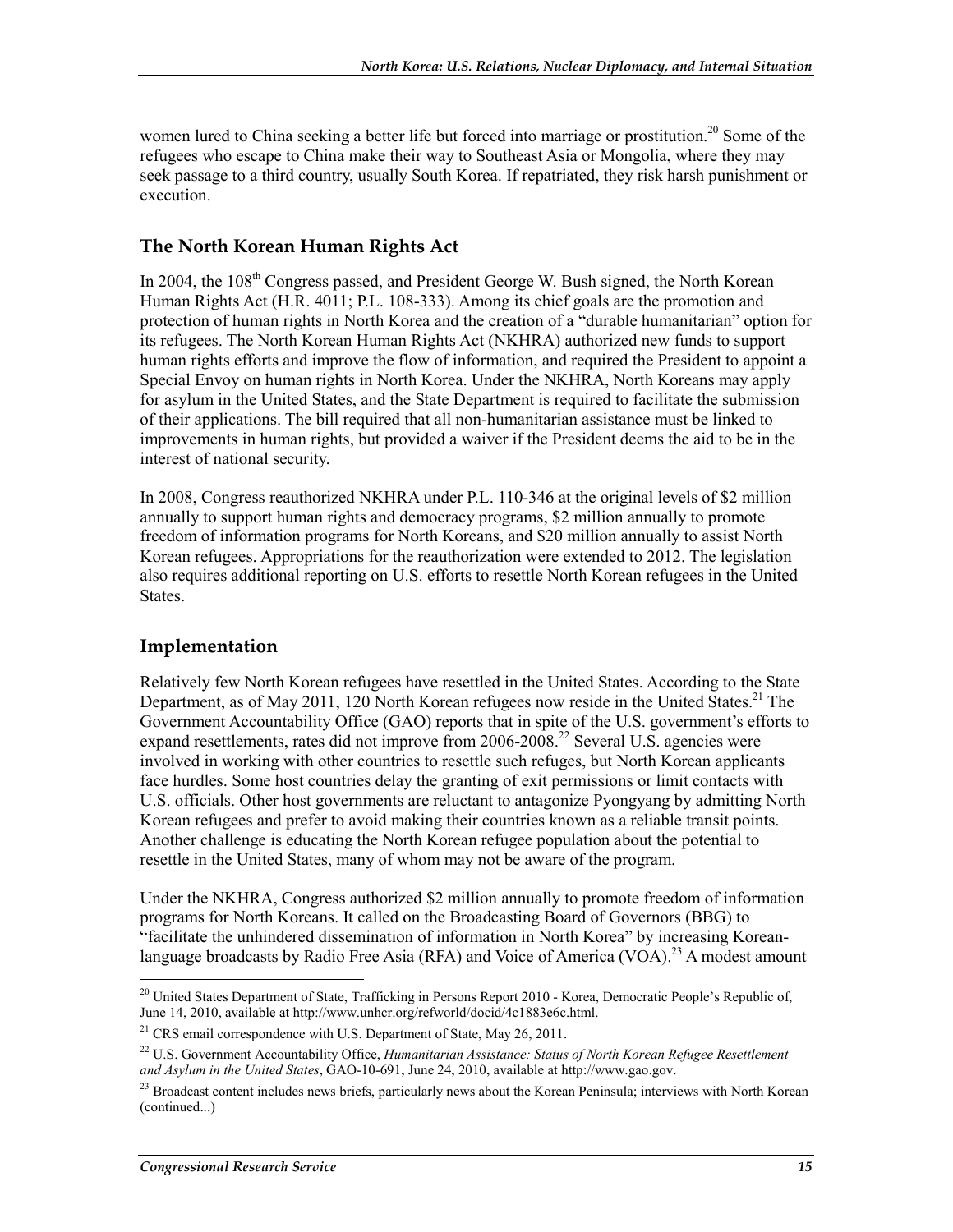has been appropriated to support independent radio broadcasters. The BBG currently broadcasts to North Korea ten hours per day. In FY2010, the BBG spent \$8.49 million to cover the cost of transmission as well as of a news center for VOA Seoul and the RFA Seoul Bureau. For FY2011, it requested \$8.46 million which includes funding for the VOA and RFA Bureaus.<sup>24</sup> Although official North Korean radios are altered by the government to prevent outside broadcasts, defectors report that many citizens have illegal radios that receive the programs. There have also been efforts in the past by the U.S. and South Korean governments to smuggle in radios in order to allow information to penetrate the closed country.

In 2009, Robert R. King, a long-time aide to the late Representative Tom Lantos, became the Obama Administration's Special Envoy on North Korean Human Rights Issues. Before joining the Administration, he was involved in the planning of Representative Lantos' human rights agenda, visited North Korea and played a role in the passage of the NKHRA. King is currently leading a mission to North Korea to assess the need for humanitarian food aid, as well as raise broader human rights issues with North Korean officials. His trip is the first by a Special Envoy on North Korea Human Rights to the country since the creation of the post under the 2004 law. According to the State Department, King's office is closely integrated with the Office of the Special Envoy on North Korea, Stephen W. Bosworth. As a result, he consults regularly with his counterparts in the Department and he works on a full-time basis. The office of the former Special Envoy, Jay Lefkowitz, fell under the Bureau of Democracy, Human Rights, and Labor. Lefkowitz worked on a part-time basis, which drew criticism from some Members of Congress.

#### **North Korea's Illicit Activities**

Strong indications exist that the North Korean regime has been involved in the production and trafficking of illicit drugs, as well as of counterfeit currency, cigarettes, and pharmaceuticals. DPRK crime-for-profit activities have reportedly brought in important foreign currency resources and come under the direction of a special office under the direction of the ruling Korean Worker's Party.<sup>25</sup> Although U.S. policy during the first term of the Bush Administration highlighted these activities, they have generally been relegated since to a lower level of priority compared to the nuclear issue.

In September 2005, the U.S. Treasury Department identified Banco Delta Asia, located in Macau, as a bank that distributed North Korean counterfeit currency and allowed for money laundering for North Korean criminal enterprises. It ordered the freezing of \$24 million in North Korean accounts with the bank. This action prompted many other banks to freeze North Korean accounts and derailed potential progress on the September 2005 Six-Party Talks agreement. After lengthy

<sup>(...</sup>continued)

defectors; and international commentary on events occurring in North Korea. The BBG cites a Peterson Institute for International Economics survey in which North Korean defectors interviewed in China and South Korea indicated that they had listened to foreign media including RFA. RFA broadcasts five hours a day. VOA broadcasts five hours a day with three of those hours in prime-time from a medium-wave transmitter in South Korea aimed at North Korea. VOA also broadcasts from stations in Thailand; the Philippines; and from leased stations in Russia and eastern Mongolia. In January 2009, the BBG began broadcasting to North Korea from a leased medium-wave facility in South Korea. The BBG added leased transmission capability to bolster medium-wave service into North Korea in January 2010. RFA broadcasts from stations in Tinian (Northern Marianas) and Saipan, and leased stations in Russia and Mongolia.

<sup>&</sup>lt;sup>24</sup> Data on funding supplied by the Broadcasting Board of Governors, November 8, 2010.

<sup>25</sup> For more information, see CRS Report RL33885, *North Korean Crime-for-Profit Activities*, by Liana Sun Wyler and Dick K. Nanto.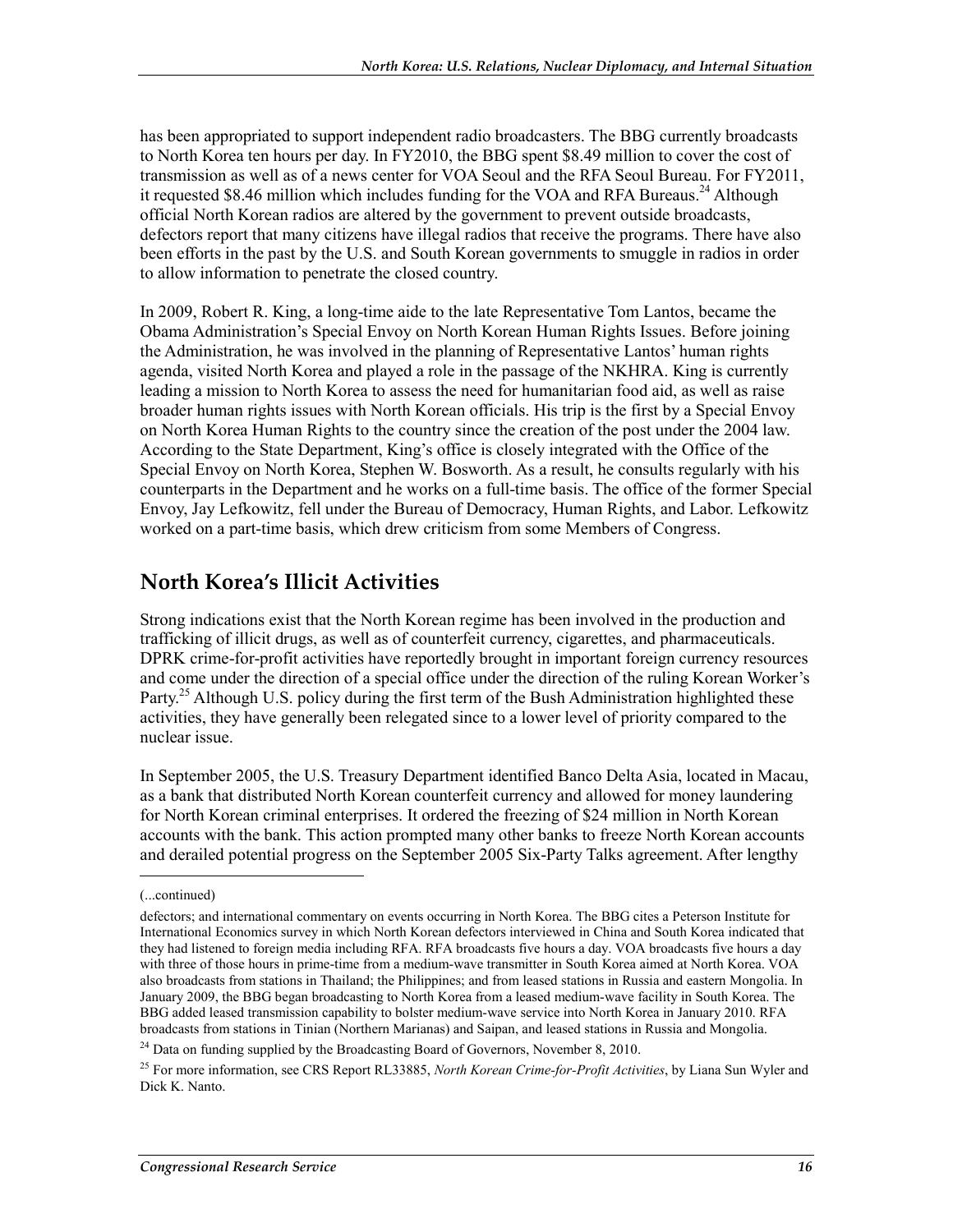negotiations and complicated arrangements, in June 2007 the Bush Administration agreed to allow the release of the \$24 million from Banco Delta Asia accounts and ceased its campaign to pressure foreign governments and banks to avoid doing business with North Korea. Since the second nuclear test and the passage of U.N. Security Resolution 1874, there have been renewed efforts to pressure Pyongyang through the restriction of illicit activities, particularly arms sales.

### **North Korea's Missile Program**

North Korea has a well-developed missile program, as evidenced by its repeated tests over the past several years.26 The missiles have not been a high priority for U.S. North Korea policy since the late Clinton Administration and have not been on the agenda in the Six-Party Talks. In 1999, North Korea agreed to a moratorium on long-range missile tests in exchange for the Clinton Administration's pledge to lift certain economic sanctions. The deal was later abandoned during the Bush Administration. In 2006, U.N. Security Council Resolution 1718 barred North Korea from conducting missile-related activities. North Korea flouted this resolution with its April 2009 test of the long-range Taepodong II.

According to South Korean defense officials, Pyongyang's arsenal includes intermediate-range missiles that have a range of about 1,860 miles, which includes all of Japan and the U.S. military bases located there.<sup>27</sup> Some military analysts believe that North Korea is close to deploying ballistic missiles that could eventually threaten the west coast of the continental United States. Pyongyang has sold missile parts and technology to several states, including Egypt, Iran, Libya, Pakistan, Syria, United Arab Emirates, and Yemen.<sup>28</sup> Of key concern to the United States is the North Koreans' ability to successfully miniaturize nuclear warheads and mount them on ballistic missiles. Military experts have cited progress in North Korea's missile development as evidenced by its tests. They note that the April 2009 test of the Taepodong II, which Pyongyang claimed was a satellite launch, failed but still indicated advancements in long-range missile technology.<sup>29</sup>

During a visit to China in January 2011, U.S. Secretary of Defense Robert Gates called for missile and nuclear testing moratoria by North Korea and said that while the North Korean missile threat to the United States will be "very limited" in five years, it is still cause for concern. Press reports in mid-February 2011 showed a completed launch pad and launch tower at a second missile launch facility in North Korea's northwest, close to the border with China, near Tongchang-dong. The DPRK has been constructing the site, a more sophisticated set-up than the current launch facility at Musudan-ri, for the past decade, and analysts say it could be used to test inter-continental ballistic missiles.

<sup>1</sup> 26 For more information, see CRS Report RS21473, *North Korean Ballistic Missile Threat to the United States*, by Steven A. Hildreth.

<sup>27 &</sup>quot;North Korea Has 1,000 Missiles, South Says," *Reuters*, March 16, 2010.

<sup>28</sup> *Jane's Sentinel Security Assessment - China And Northeast Asia*, January 22, 2010.

<sup>29</sup> David Wright and Theordore A. Postol, "A Post-launch Examination of the Unha-2," *Bulletin of the Atomic Scientists*. June 29, 2009.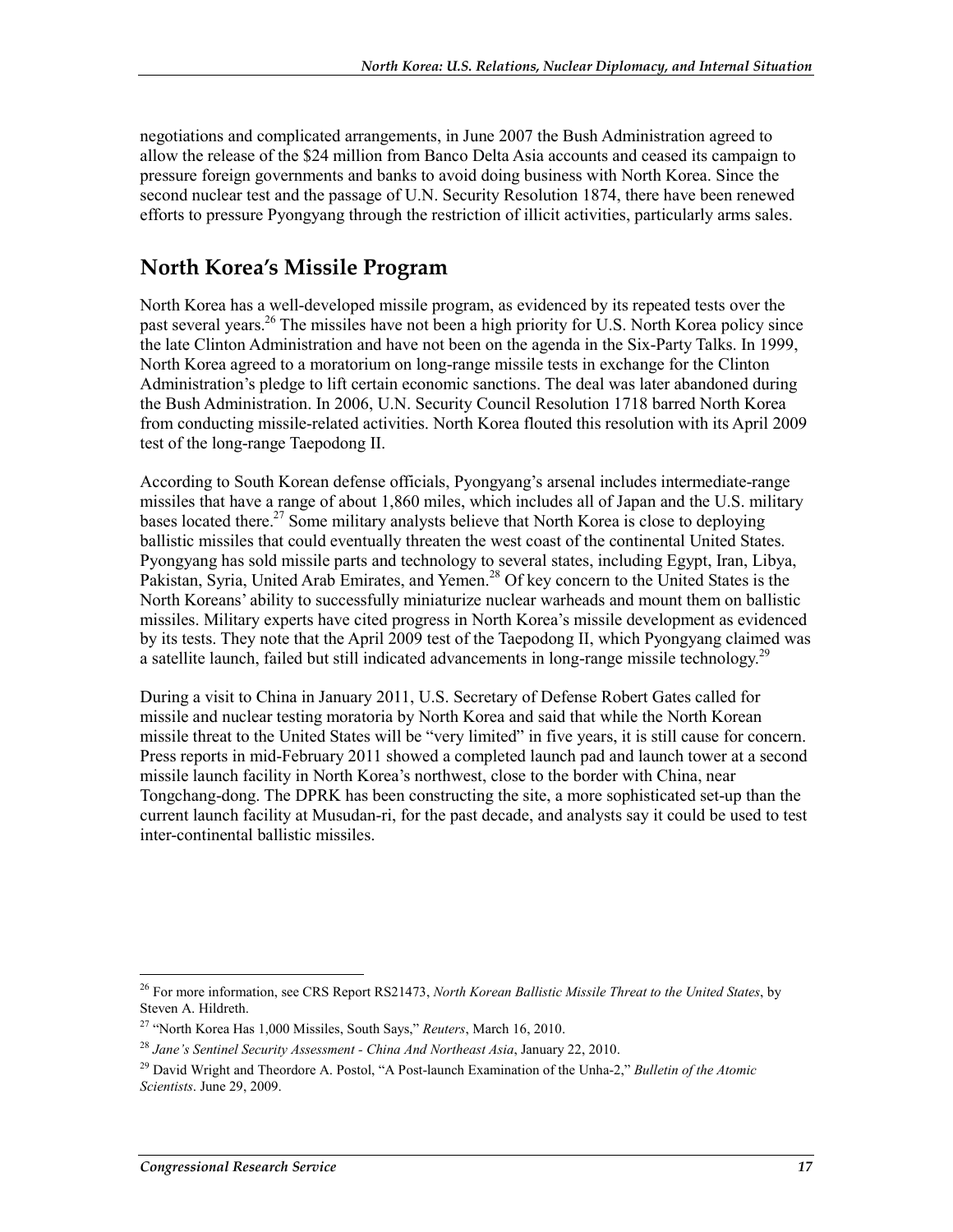# **U.S. Engagement Activities with North Korea**

### **U.S. Assistance to North Korea30**

Since 1995, the United States has provided North Korea with over \$1.2 billion in assistance, of which about 60% has paid for food aid and about 40% for energy assistance. Except for a small ongoing medical assistance program, the United States has not provided any aid to North Korea since early 2009; the United States provided all of its share of pledged heavy fuel oil by December 2008. Energy assistance was tied to progress in the Six-Party Talks, which broke down in 2009. U.S. food aid, which officially is not linked to diplomatic developments, ended in early 2009 due to disagreements with Pyongyang over monitoring and access. (The North Korean government restricts the ability of donors to operate in the country.) In 2011, North Korea issued appeals to the international community for additional food aid (see "" section above).

From 2007 to April 2009, the United States also provided technical assistance to North Korea to help in the nuclear disablement process. In 2008, Congress took legislative steps to legally enable the President to give expanded assistance for this purpose. However, following North Korea's actions in the spring of 2009 when it test-fired a missile, tested a nuclear device, halted denuclearization activities, and expelled nuclear inspectors, Congress explicitly rejected the Obama Administration's requests for funds to supplement existing resources in the event of a breakthrough in the Six-Party Talks. Prior to the spring of 2010, the Obama Administration and the Lee Myung-bak government in South Korea had said that they would be willing to provide large-scale aid if North Korea took steps to irreversibly dismantle its nuclear program.

### **POW-MIA Recovery Operations in North Korea**

In 1994, North Korea invited the U.S. government to conduct joint investigations to recover the remains of thousands of U.S. servicemen unaccounted for during the Korean War. The United Nations Military Command (U.N. Command) and the Korean People's Army conducted 33 joint investigations from 1996-2005 for these prisoners of war-missing in action (POW-MIAs). In operations known as "joint field activities" (JFAs), U.S. specialists recovered 229 sets of remains and successfully identified 78 of those. On May 25, 2005, the Department of Defense announced that it would suspend all JFAs, citing the "uncertain environment created by North Korea's unwillingness to participate in the six-party talks" concerning North Korea's nuclear program, its recent declarations regarding its intentions to develop nuclear weapons, and its withdrawal from the nuclear nonproliferation treaty, and the payments of millions of dollars in cash to the Korean People's Army (KPA) for its help in recovering the remains.<sup>31</sup>

The United States has not undertaken any JFAs with the KPA since May 2005. On January 27, 2010, the KPA proposed that the United States and North Korea resume talks on the joint recovery program. On April 5, the KPA issued a public statement criticizing the Department of Defense for failing to accept its proposal. It said the DPRK would not assume responsibility for the loss of remains because of delays in the Six-Party Talks, specifically: "If thousands of U.S. remains buried in our country are washed off and lost due to the U.S. side's disregard, the U.S.

<sup>1</sup> 30 For more, see CRS Report R40095, *Foreign Assistance to North Korea*, by Mark E. Manyin and Mary Beth Nikitin. <sup>31"</sup>U.S. Halts Search for Its War Dead in North Korea," *New York Times*. May 26, 2005.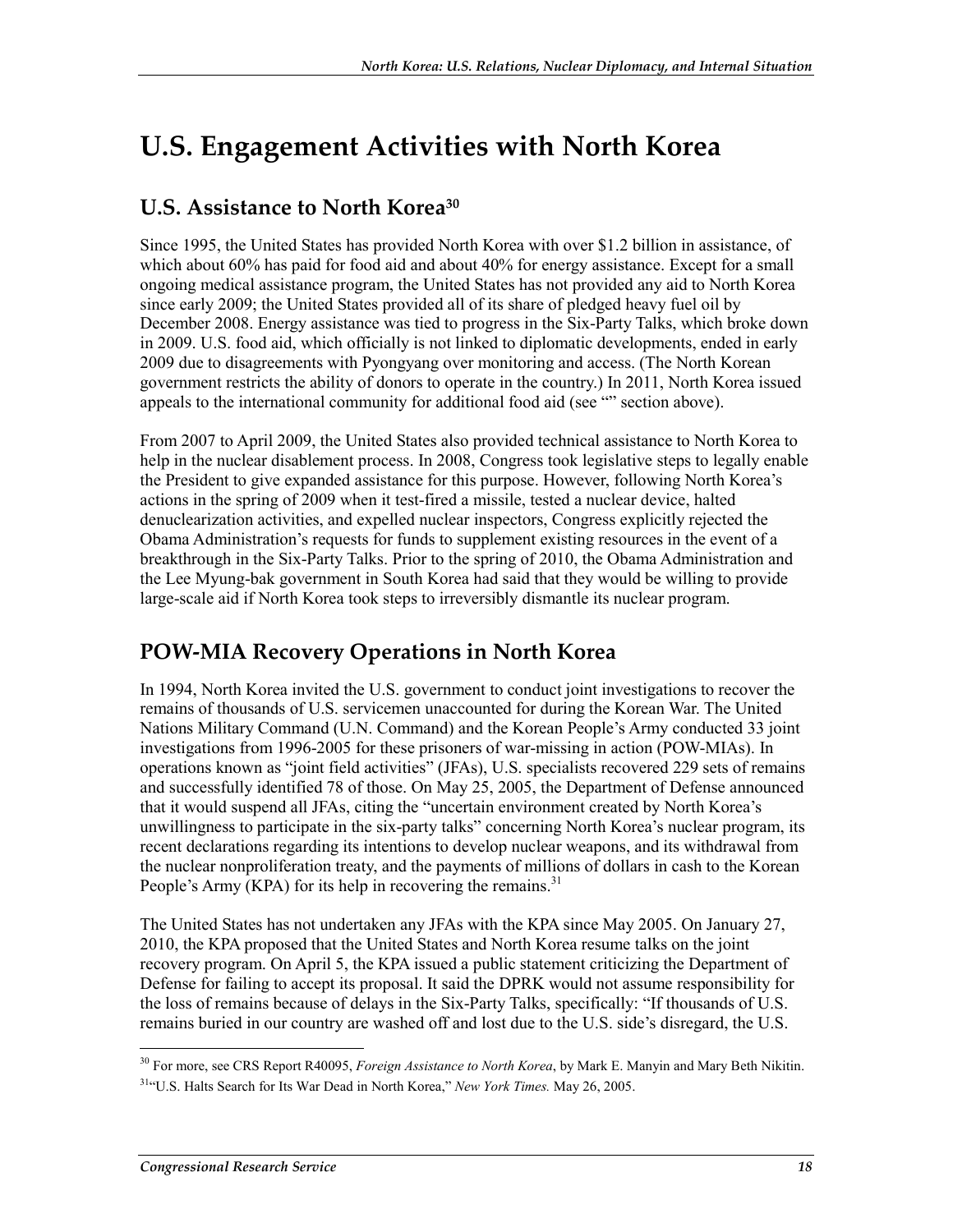side should be wholly responsible for the consequences as it has developed the humanitarian issue into a political problem."32 The Department of Defense has said that the recovery of the remains of missing U.S. soldiers is an enduring priority goal of the United States and that it is committed to achieving the fullest possible accounting for POW-MIAs from the Korean War.

### **Potential for Establishing a Liaison Office in North Korea**

One prospective step for engagement would be the establishment of a liaison office in Pyongyang. This issue has waxed and waned over the past 16 years. The Clinton Administration, as part of the 1994 U.S.-North Korea Agreed Framework, outlined the possibility of full normalization of political and economic relations. Under the Agreed Framework, the United States and North Korea would open a liaison office in each other's capital "following resolution of consular and other technical issues through expert level discussions."<sup>33</sup> Eventually, the relationship would have been upgraded to "bilateral relations [at] the Ambassadorial level." Under the Bush Administration, Ambassador Christopher Hill reportedly discussed an exchange of liaison offices. This did not lead to an offer of full diplomatic relations pursuant to negotiations in the Six-Party Talks. In December 2009, following Ambassador Stephen Bosworth's first visit as Special Envoy to Pyongyang, press speculation ran high that the United States would offer relations at the level of liaison offices. The Obama Administration quickly dispelled these expectations, flatly rejecting claims that Bosworth had carried a message offering liaison offices.<sup>34</sup>

### **Non-Governmental Organizations' Activities**

Since the reported famines in North Korea of the mid-1990s, the largest proportion of aid has come from government contributions to emergency relief programs administered by international relief organizations. Some non-governmental organizations (NGOs) are playing smaller roles in capacity building and people-to-people exchanges, in areas such as health, informal diplomacy, information science, and education.

The aims of such NGOs are as diverse as the institutions themselves. Some illustrative cases include NGO "joint ventures" between scientific and academic NGOs and those engaged in informal diplomacy. Three consortia highlight this cooperation: the Tuberculosis (TB) diagnostics project, run by Nuclear Threat Initiative (NTI), Stanford Medical School, and Christian Friends of Korea; the Syracuse University-Kim Chaek University of Technology digital library program; and the U.S.-DPRK Scientific Engagement Consortium, composed of the Civilian Research and Development Foundation Global (CRDF Global), the American Association for the Advancement of Science (AAAS), Syracuse University, and the Korea Society. The following is a sample of such efforts.

• In 2008, NTI, Stanford Medical School, and Christian Friends identified multiple drug resistant TB as a serious security threat. By providing North Korean

<sup>1</sup> 32 "KPA Holds US Side Responsible for Leaving Remains of GIs," *Korean Central News Agency* (KCNA), April 5, 2010.

<sup>33 1994</sup> US-DPRK Agreed Framework at http://www.kedo.org/pdfs/AgreedFramework.pdf.

<sup>34 &</sup>quot;U.S. has not proposed setting up liaison office in Pyongyang next year: White House." *Yonhap*, December 19, 2009 (Lexis-Nexis).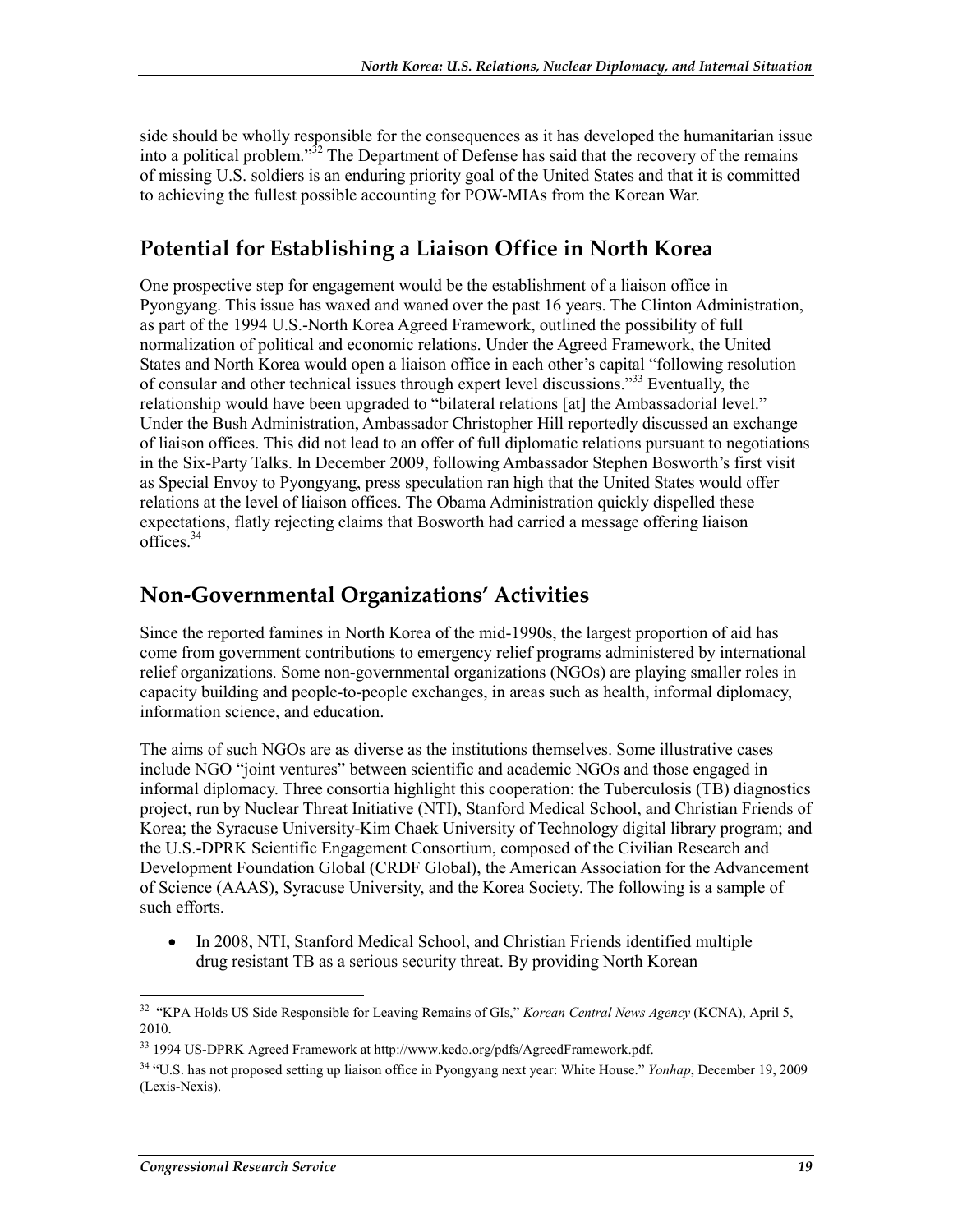scientists with the scientific equipment, generators, and other supplies to furnish a national tuberculosis reference laboratory, they hope to enable North Korean researchers and physicians to take on this health threat.<sup>35</sup> Over the course of 2010, the partners completed the TB reference laboratory, and installed a high voltage cable for more regular energy supply.<sup>36</sup> In September 2010, North Korea health representatives signed a grant agreement for a two-year period with the Global Fund to Fight AIDS, Tuberculosis, and Malaria. The \$19 million dollar grant will support procurement of laboratory supplies as well as vaccines through July 2012.

- In 2001, Syracuse University and Kim Chaek University (Pyongyang) began a modest program of modifying open-source software for use as library support and identifying the international standards necessary to catalog information for the library at Kim Chaek. Over time this expanded to include twin integrated information technology labs at Kim Chaek and Syracuse and a memorandum to exchange junior faculty. North Korean junior faculty members are expected to attend Syracuse University in spring 2011.<sup>37</sup>
- In 2007, the U.S.-DPRK Scientific Engagement Consortium formed to explore collaborative science activities between the United States and North Korea in subjects such as agriculture and information technology. In December 2009, at the invitation of the North Korean State Academy of Sciences, Consortium members toured facilities and received briefings from researchers in biology, alternative energy, information sciences, hydrology, and health. Potential areas for collaboration include identification of shared research priorities, academic exchanges, joint workshops on English language, mathematics, biomedical research methods, renewable energy and digital science libraries, and joint science publications.

## **List of Other CRS Reports on North Korea**

CRS Report RL34256, *North Korea's Nuclear Weapons: Technical Issues*, by Mary Beth Nikitin

CRS Report R41481, *U.S.-South Korea Relations*, coordinated by Mark E. Manyin

CRS Report R42126, *Kim Jong-il's Death: Implications for North Korea's Stability and U.S. Policy*, by Mark E. Manyin

CRS Report R40095, *Foreign Assistance to North Korea*, by Mark E. Manyin and Mary Beth Nikitin

CRS Report R40684, *North Korea's Second Nuclear Test: Implications of U.N. Security Council Resolution 1874*, coordinated by Mary Beth Nikitin and Mark E. Manyin

<sup>35 &</sup>quot;New Tuberculosis Lab Hailed as Breakthrough in Health Diplomacy." *Science*. March 12, 2010. p. 1312-1313.

<sup>36</sup> Christian Friends of Newsletter, November 2010.

<sup>37</sup> Hyunjin Seo and Stuart Thorson. "Academic Science Engagement with North Korea." *On Korea*. Washington, DC: Korea Economic Institute of America, 2010. p. 105-121.